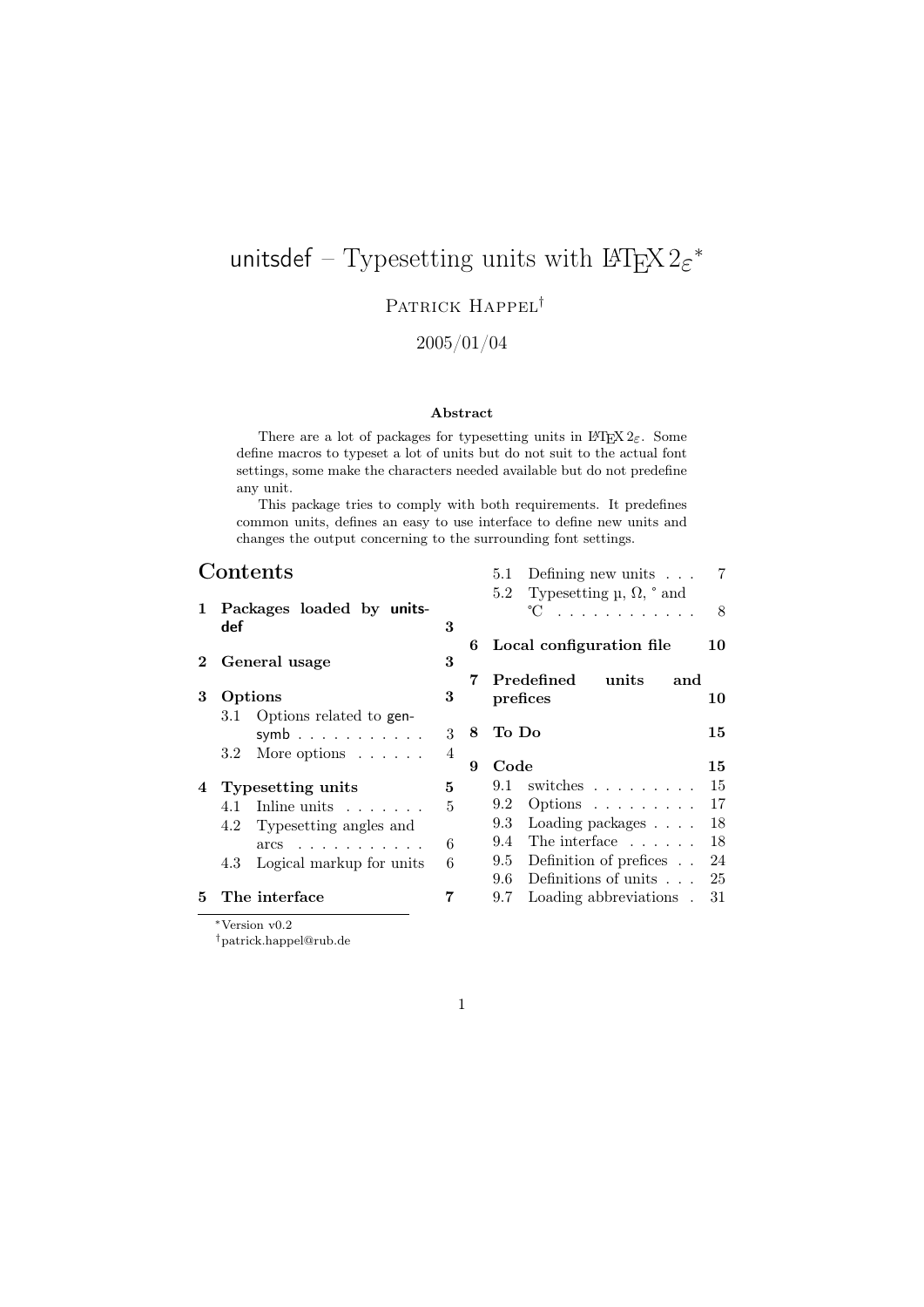## Changes

| v(0,1)                                                                                                                                                                                                                   |
|--------------------------------------------------------------------------------------------------------------------------------------------------------------------------------------------------------------------------|
| General: First public release $\dots$ 1                                                                                                                                                                                  |
| v(0.11)                                                                                                                                                                                                                  |
| General: Added electronvolt  1                                                                                                                                                                                           |
| v(0.12)                                                                                                                                                                                                                  |
| General: Fixed some bugs relating                                                                                                                                                                                        |
| to gensymb. $\dots \dots \dots \dots \dots$                                                                                                                                                                              |
| v0.13                                                                                                                                                                                                                    |
| General: Some bugfixes and some                                                                                                                                                                                          |
| units added. $\dots\dots\dots\dots1$                                                                                                                                                                                     |
| v0.13a                                                                                                                                                                                                                   |
| General: More bugfixes. \utimes                                                                                                                                                                                          |
| is now called $\unit$ imes  1                                                                                                                                                                                            |
| v0.2                                                                                                                                                                                                                     |
| $\newnewbegin{array}{ c c }\nnewnosepunit: Added \newnewbegin{array}{ c c }\nconj\end{array} 1\nonumber \end{array}$<br>and \renewnosepunit<br>for<br>units without any space be-<br>tween value and unitsign $\dots$ 19 |
| \newunit: \newunit now uses                                                                                                                                                                                              |
| \DeclareRobustCommand in-                                                                                                                                                                                                |

| stead of $\newcommand \dots 18$                                           |
|---------------------------------------------------------------------------|
| Added code for the use of xs-                                             |
| pace $18$                                                                 |
| Now unitsdef uses \unitvaluesep                                           |
| inistead of $\setminus$ , thereby the in-                                 |
| terface is more flexible and                                              |
| allows the users to commit                                                |
| changes. $\ldots \ldots \ldots \ldots$<br>19                              |
| \renewunit: Added code                                                    |
| for the use of xspace.                                                    |
| \DeclareRobustCommand                                                     |
| is used instead of                                                        |
|                                                                           |
| \SI: Added \SI to typeset units                                           |
| and values obeying the SI-                                                |
| rules. 24                                                                 |
| \unitSIdef: Added \unitSIdef                                              |
|                                                                           |
|                                                                           |
| \DeclareRobustCommand  18                                                 |
| to define units typeset by $\Sigma$ . 24<br>\unitsignonly: Now defined by |

## Thanks

I have to thank some people who helped me by delivering suggestions, bug-reports, feature request, providing general ideas or anything else: Frank

Heimann, Stephan Mann, Frank Küster, Stefan Salewski, Stephan Hennig, Klaus Wacker, Christoph Löser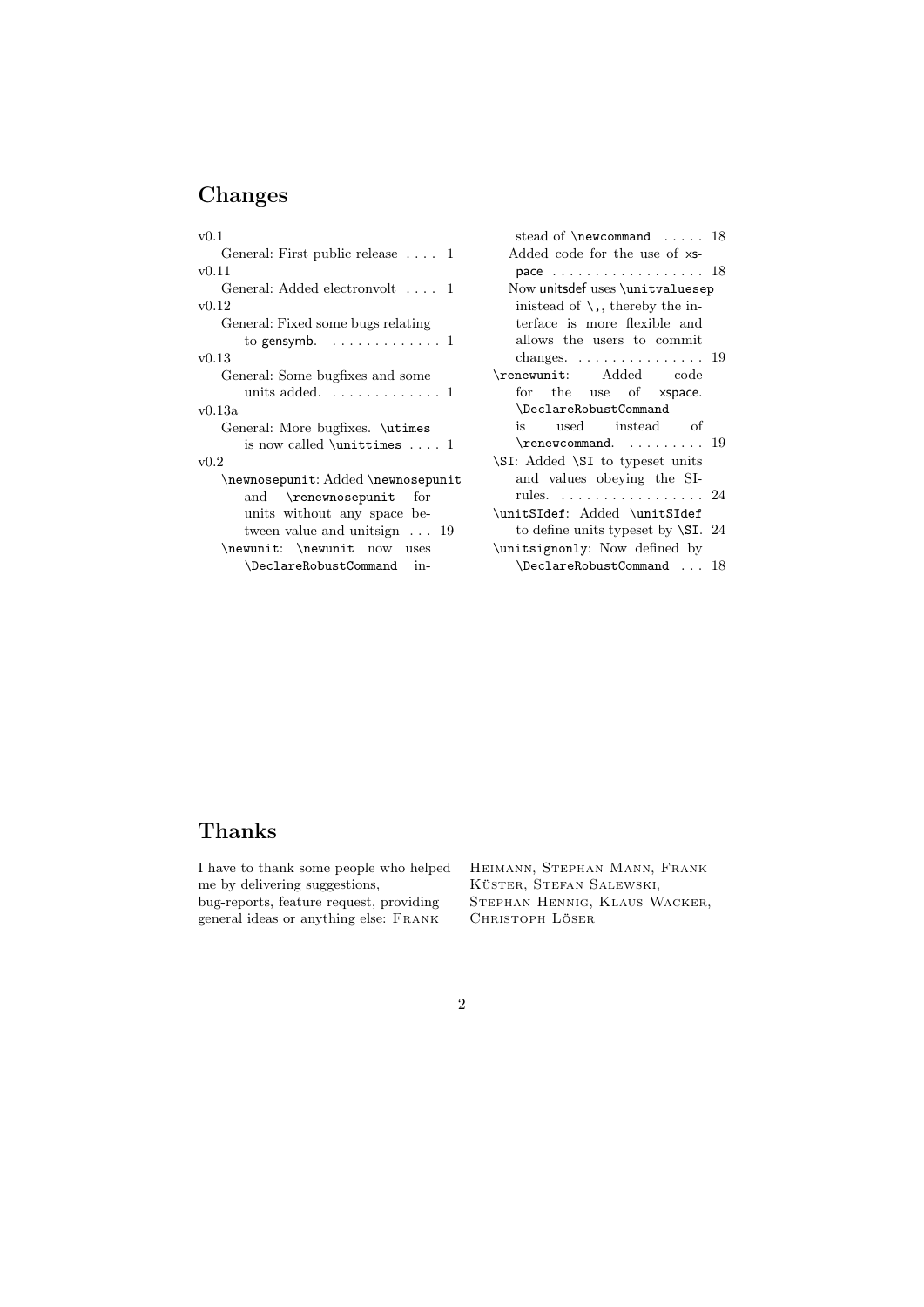## 1 Packages loaded by unitsdef

unitsdef loads (and so needs) the following packages with the given options:

- [T1]fontenc
- textcomp
- amsmath
- units
- xspace (as long as noxspace, see section 3.2, isn't specified)

The first two packages are needed for different characters in the encodings set by these packages, amsmath provides the very useful \text macro and units is used for typesetting the units. xpsace is included to obtain the facility to write 5\mm and some text instead of 5\mm\ and some text.

## 2 General usage

To use unitsdef simply specify

```
\text{usepackage}[\langle options\rangle]{\text{unitsdef}}
```
in the preamble of your document.

## 3 Options

### 3.1 Options related to gensymb

unitsdef knows three options to avoid conflicts with the gensymb-package that also predefines macros for typesetting »µ«, »Ω« and »℃«. Some macros are definied both by gensymb and unitsdef. To solve this problem three different options exist:

OHM makes unitsdef use uppercase macros (\Ohm, \Celsius, \Micro and \Degree). The predefined units with prefixes still appear lowercase (\kiloohm).

ohm is the opposite to OHM and is the default setting.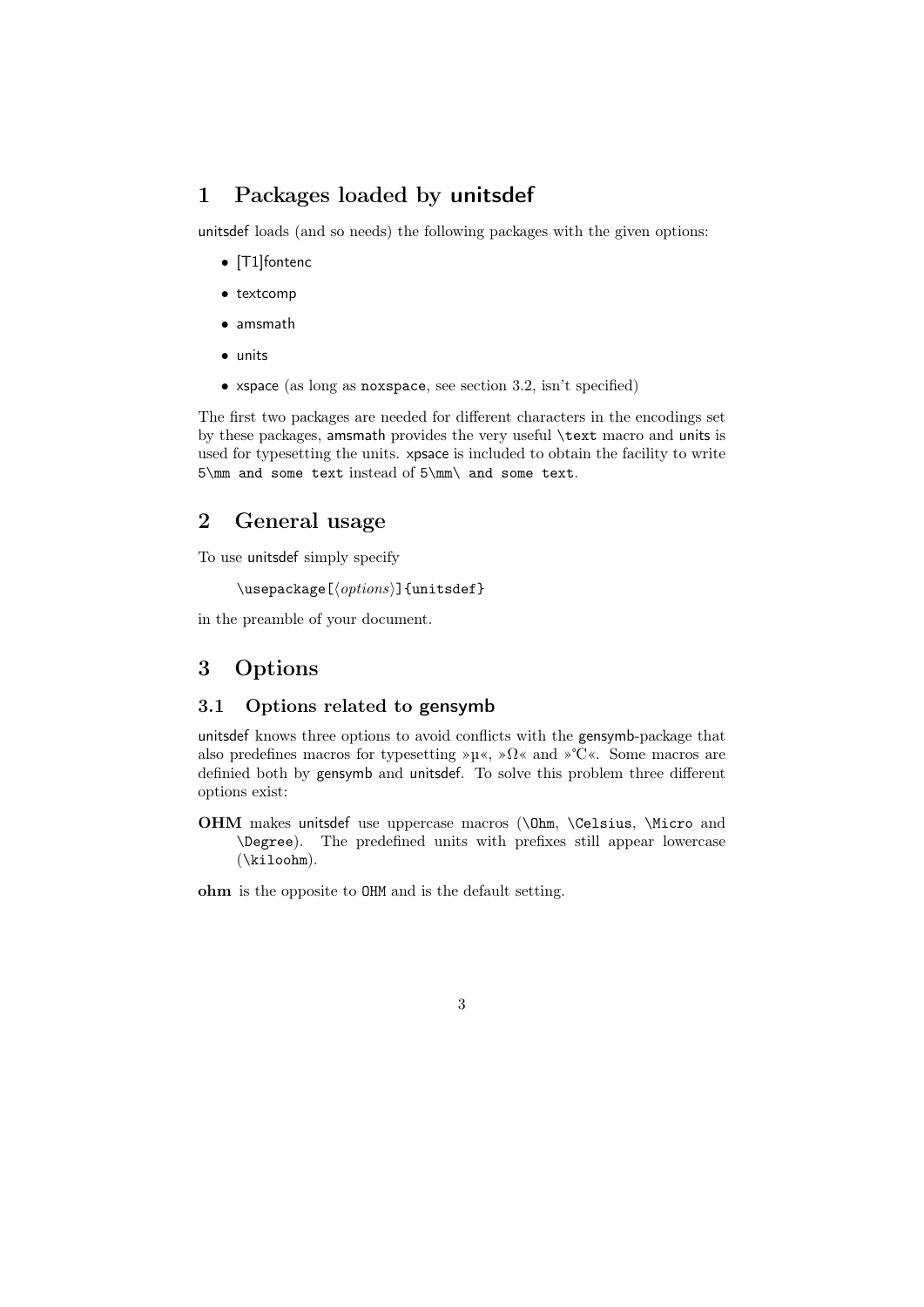redef-gensymb This option copies \ohm, \celsius, \micro and \degree from gensymb to \gensymbohm, \gensymbcelsius, \gensymbmicro and \gensymbdegree. unitsdef then redefines this four commands so that they have the same meaning as without gensymb. Important: To use this option gensymb has to be loaded before unitsdef!

### 3.2 More options

unitsdef knows some other options to change its behaviour:

- LITER Makes unitsdef use the *uppercase* L as the sign produced by *\liter*. This is default behaviour.
- liter Makes unitsdef use the *lowercase* l as the sign produced by *\liter*.
- noxspace Maybe some problems occur due to the xspace functionality of unitsdef. This option forces unitsdef to do without xspace.
- noconfig Tells unitsdef not to look for a local unitsdef configuration file unitsdef.cfg (see section 6 for details).
- noabbrv Is an abbreviation for no abbreviations. unitsdef does not define any short commands for a unit. This might be helpfull if another package defines a command with the same name and LAT<sub>E</sub>X exits with an error.
- ugly Applies the option ugly to units, thus all units containing fraction will be typeset like m/s in text mode and  $\frac{m}{s}$  in mathmode.
- skipping only particular abbreviations Usually only one macro causes conflict between a definition made by unitsdef and another package. There are some options to avoid loading only particular abbreviations to avoid the definition that causes the conflict:
	- noamperageabbr Avoids defining the abbreviations for units of amperage  $(\pa, \n, \micA, \ma, \ka).$
	- nofrequncyabbr Avoids defining \kHz, \MHz and \GHz.
	- nomolabbr Avoids defining \fmol, \pmol, \nmol, \micmol and \mmol.
	- novoltageabbr Avoids defining \kV and \mv.
	- novolumeabbr Avoids defining \fl, \pl, \nl, \micl, \ml, \cl and \dl.
	- noweightabbr Avoids defining  $\kg$ ,  $\pg$ ,  $\naog$ ,  $\m{mg}$
	- noenergyabbr Avoids defining \kJ, \eV, \meV, \keV, \MeV, \GeV and \TeV.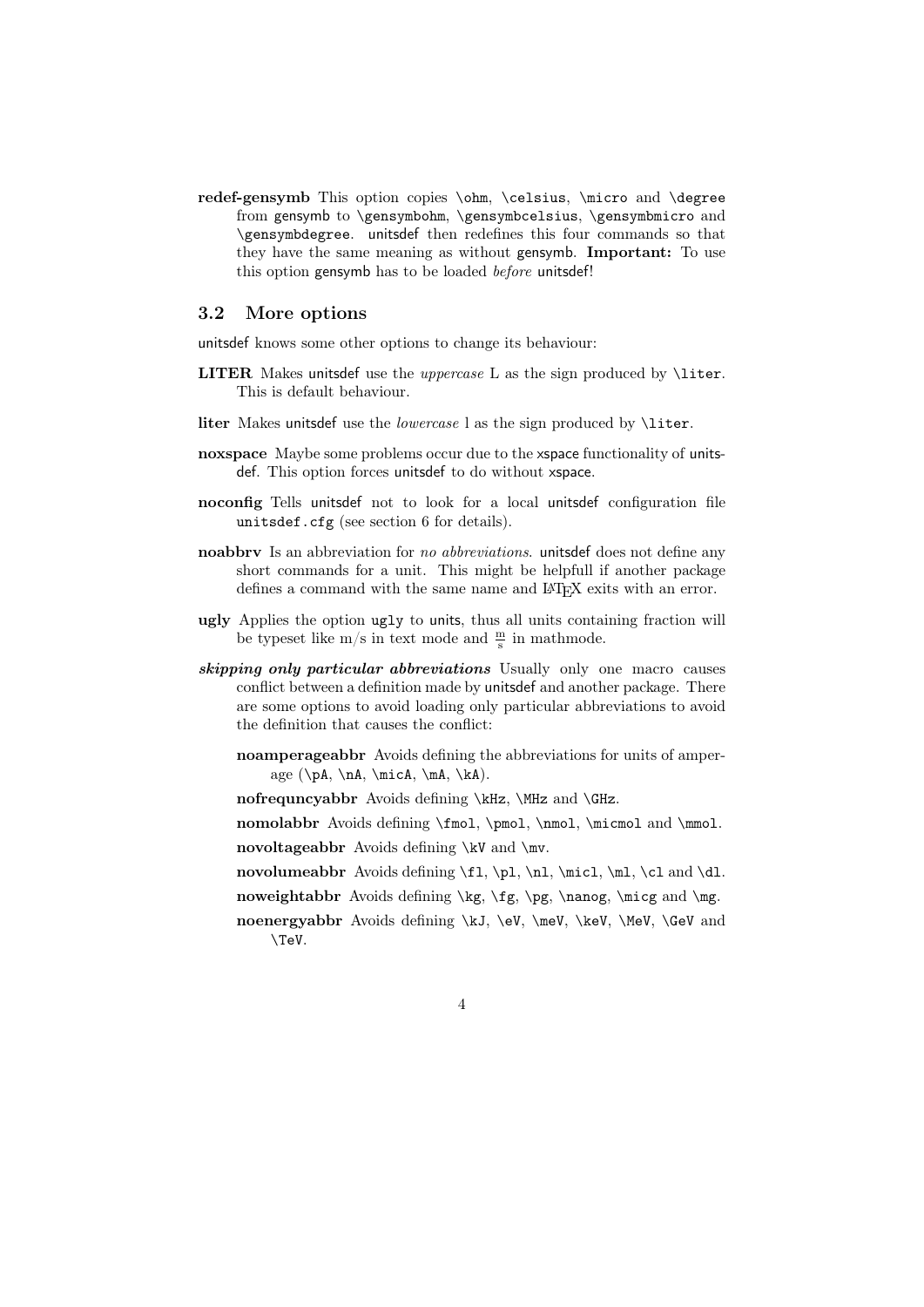nolengthabbr Avoids defining \picom, \nm, \micm, \mm, \cm, \dm and \km.

notimeabbr Avoids defining \sek, \fs, \ps, \ns, \mics and \ms.

## 4 Typesetting units

unitsdef includes a large set of predefined units. They are listed in section 7. These units, as well as units defined by you with \newunit (see below), can be used as follows:

 $\langle\langle unitmacro \rangle$ [ $\langle$ value $\rangle$ ]

As you see, the value is an optional argument. Thus you can write 5\kg (instead of  $\kappa_{s}[5]$ , this may simplify the writing process. The distance in both cases is \unitvaluesep.

If the optional argument is not used you still can write 5\kg and some text due to the xspace functionality of unitsdef.

\unitvaluesep If you want another distance between value and unit you simply have to redefine \unitvaluesep:

```
\verb|\renewcommand{\\unitvaluesep}{\hspace{-1.5mm}\hspace{-1.5mm}\hspace{-1.5mm}
```
\unitsignonly If you want to typeset the sign of a unit without any value (for introducing a new unit-sign f.e.) \unitvaluesep must not be set. This is provided by the macro \unitsignonly{\<unitmacro>}.

> Important! If you want to specify a unit with a prefix, never use something like \milli\hour. This will lead to problems. Always define the units first using \newunit or use the command \ilu to typeset an unit without defining it first!

#### 4.1 Inline units

\ilu Some packages for typesetting units provide the possibility to write things like \micro\meter to obtain µm. With unitsdef this will cause some problems due to the toggling of some internal switches. If you want to use prefices without defining a new unit you have to use the command \ilu. It has one optional and one mandatory argument. The first contains the value to be typeset, the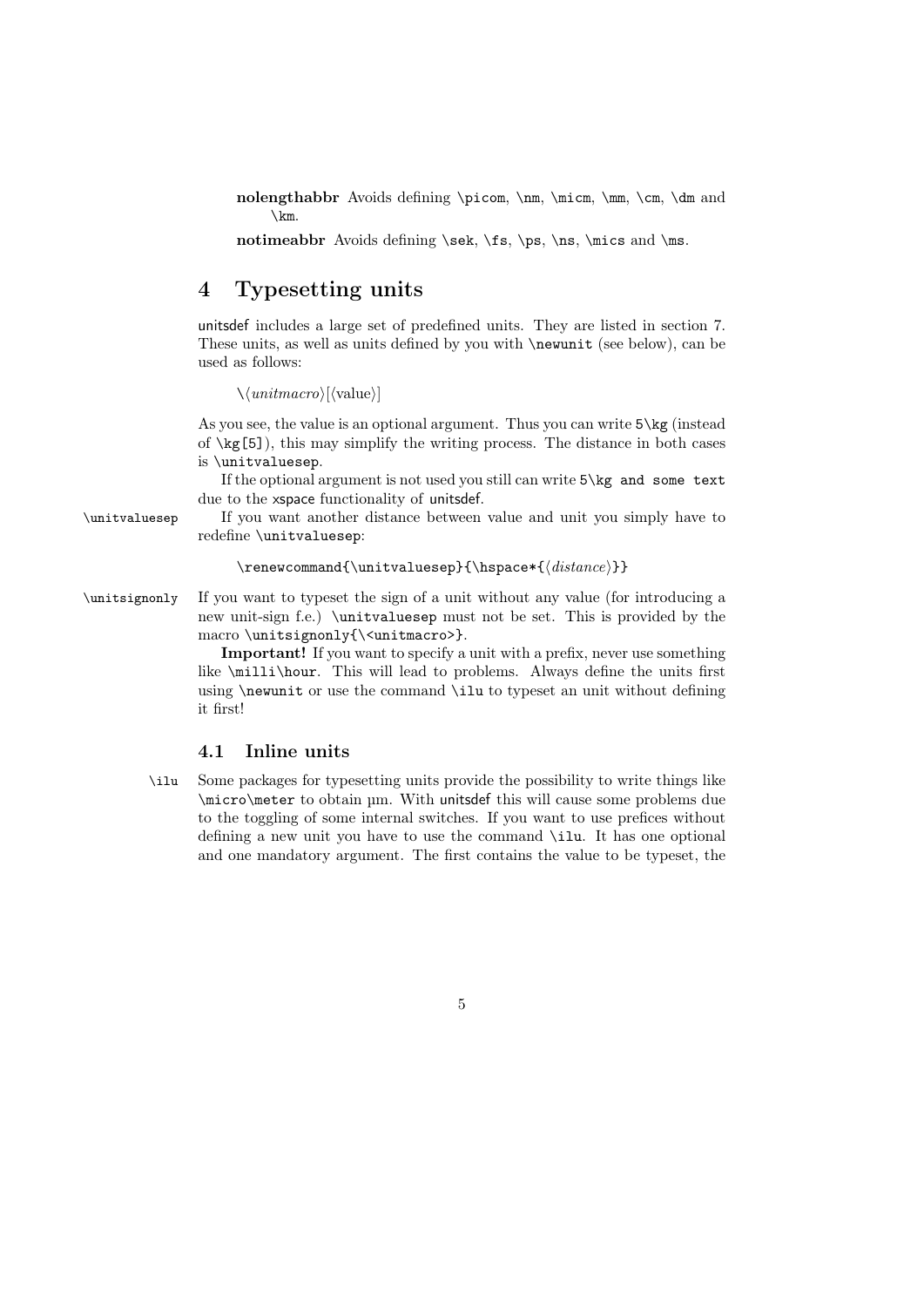latter contains the unit: A force of \ilu[17]{\micro\newton} is applied. \$F=17\ilu{\micro\newton}\$ \textsf{17\ilu{\micro\newton}}

A force of  $17 \mu N$  is applied.  $F =$ 17 µN 17 µN

### 4.2 Typesetting angles and arcs

If you type 5\degree10\arcmin12\arcsec you will get the following result:  $\frac{1}{2}$  0' 12" «. There are full spaces between the single values and the preceding unit-symbol. This is due to the xspace functionality of unitsdef. The correct output you will obtain by using the macro  $\arctan 1$ . Using it in this way \arc{5;10;12} will lead to  $5^{\circ}10'12''$ «. There are some more features of this macro, best understood if you look at this example:

| \begin{enumerate}     |                 | $1.1^\circ$         |
|-----------------------|-----------------|---------------------|
| \item \arc{1}         | $\frac{9}{2}$ 1 |                     |
| \item \arc{1;2}       | $\frac{9}{6}$ 2 | 2. $1^{\circ}2'$    |
| \item \arc{1;2;3}     | $\%$ 3          | 3. $1^{\circ}2'3''$ |
| \item \arc{ $;2;3$ }  | $\frac{9}{4}$   | 4. $0^{\circ}2'3''$ |
| $\item \arc{\;:\;3\}$ | %5              |                     |
| \item \arc{1;;2}      | %6              | 5. $0^{\circ}0'3''$ |
| $\iter \arc{1$ ; : }  | $\%$ 7          | 6. $1^{\circ}0'2''$ |
| \item \arc{;;;}       | %8              | $7.1^\circ$         |
| \end{enumerate}       |                 |                     |
|                       |                 | 8.                  |

### 4.3 Logical markup for units

One advantage of unitsdef is that it typesets the units suiting to the surrounding font settings. But some people (magazines, universities, . . . ) want units always to be typeset in a special way. There is a checklist available at http://physics.nist.gov/cuu/Units/checklist.html. unitsdef does not fit to all these requirements by default. But there are some macros for fig- \SI uring out the output. First, there is the command \SI which typesets (by default) all units in upright shape, but doesn't change anything else according to the font settings. The command \SI has two mandatory arguments, the



<sup>&</sup>lt;sup>1</sup>It is expected to have (nearly?) the same usage and results as \ang from the Sistyle package.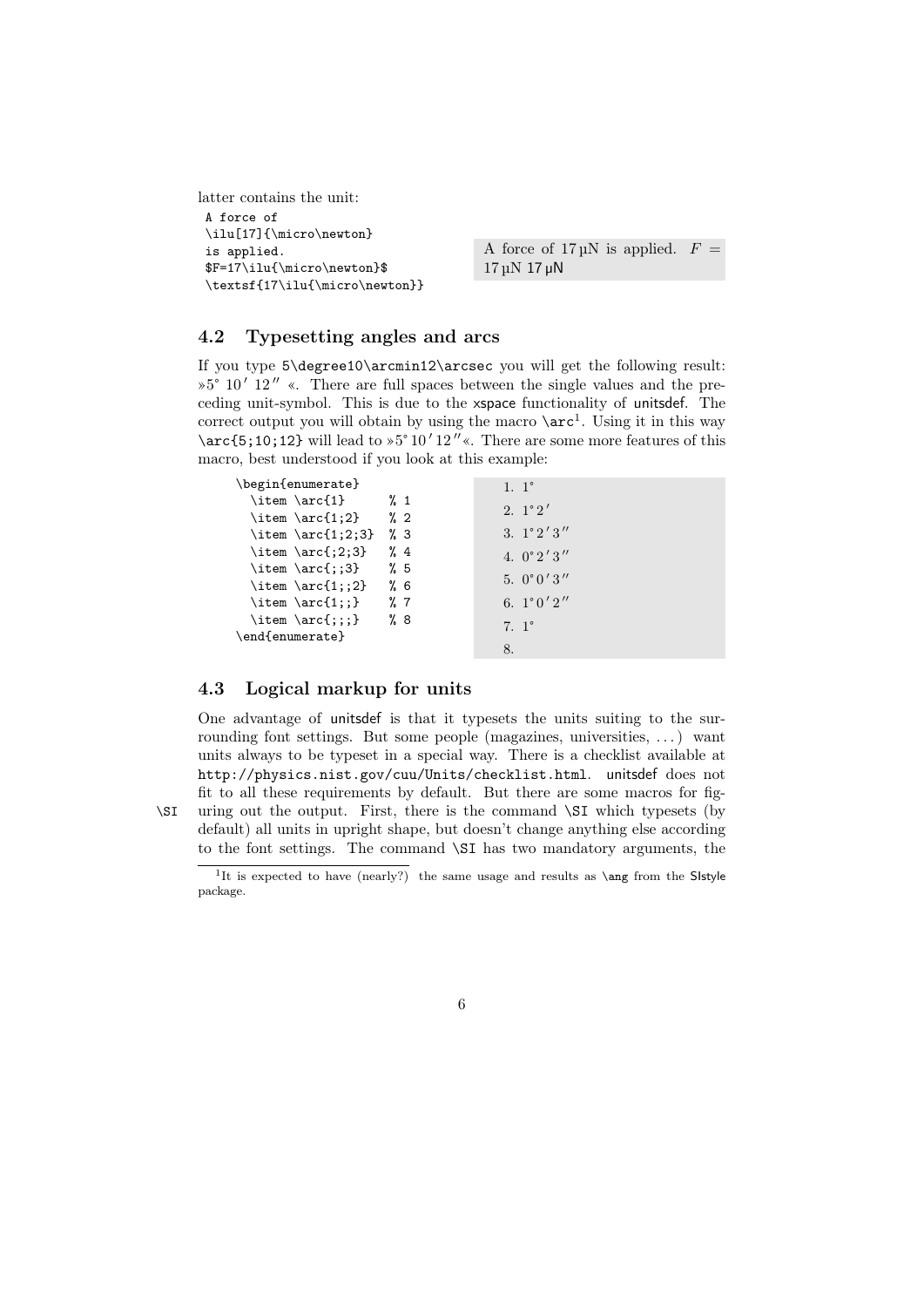first has to contain the value, the latter contains the unit:

```
\textbf{\textit{A force of
\SI{17}{\newton}
\text{N}\ was applied.} A force of 17 N was applied.
```
If you want to customize the output of  $\Sigma$ , you can redefine the macro \unitSIdef. By default it contains \upright, but if you want units to be typeset upright in serif family, you can achieve this by redefining it to \upshape\rmfamily:

```
\verb|\renewcommand{\\unitSIdef}|{\upshape\rmfamily}
\textsf{\textbf{\textit{%
A force of
 \SI{17}{\newton}
 was applied.}}}
```
A force of 17 N was applied.

## 5 The interface

### 5.1 Defining new units

\newunit Besides the predefined unit-macros (see section 7) unitsdef offers the possibility to define new units. This is done with the macro \newunit:

 $\new$ nit ${\langle unitmacro \rangle}{\langle unitsign \rangle}$ 

To typeset a unit *Newton* (represented by  $N$ ) you have to define<sup>2</sup> it as follows:

\newunit{\newton}{N}

After this you can use the macro \newton:

5\newton plus \newton[3] is 8\newton.

This will give the following output:

5 N plus 3 N is 8 N.

To define a unit *millinewton* (mN) simply define:

\newunit{\millinewton}{\milli\newton}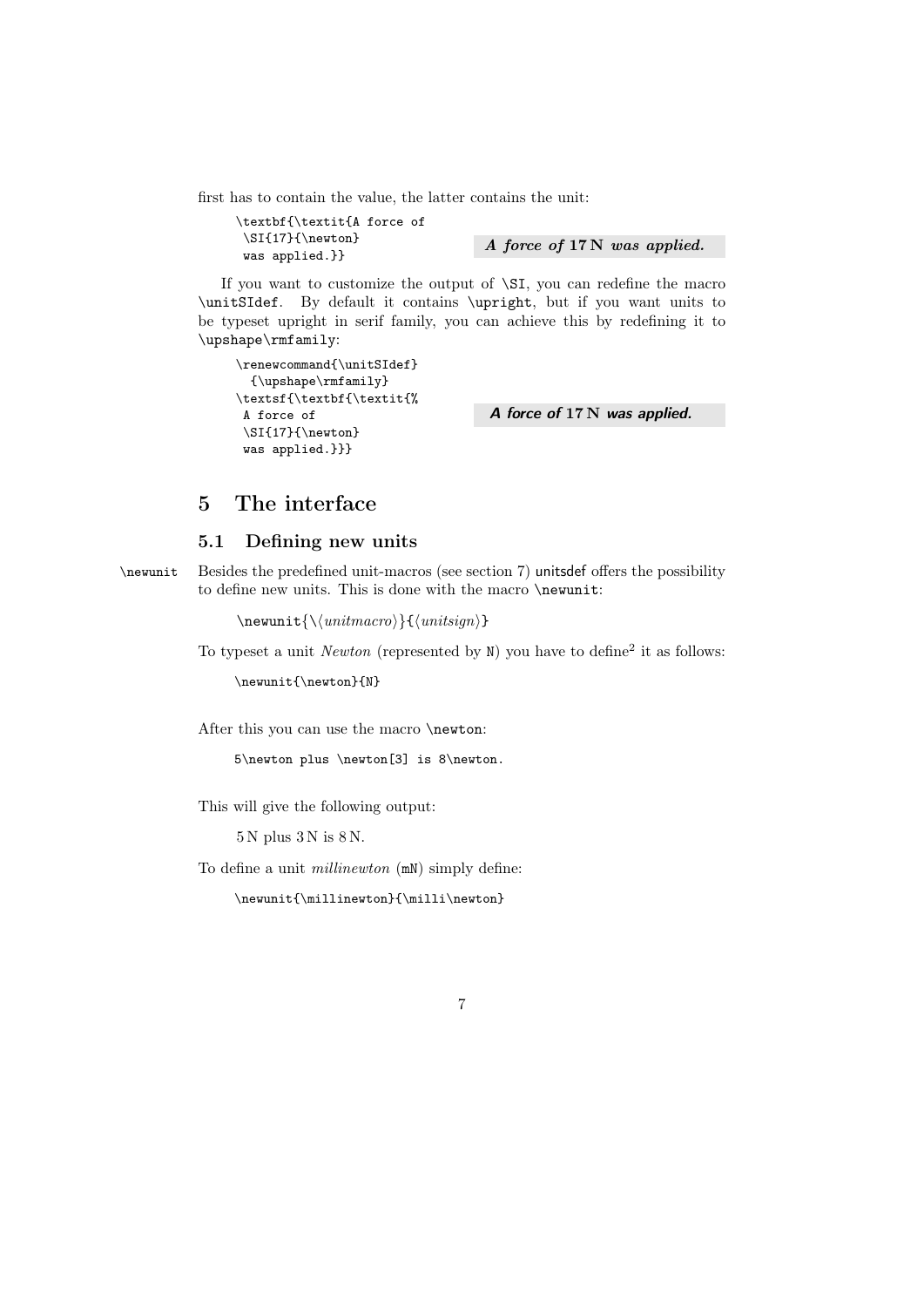| \renewunit<br>\newnosepunit | For redefining units, the macro \renewunit can be used with the same syntax<br>as \newunit (on the lines of \newcommand and \renewcommand).<br>As an additional facility to define new units the macro \newnosepunit<br>exists with the same syntax as \newunit. It allows you to define a unit without<br>any space between the value and the unit-symbol. The only unit I know typeset<br>without leading space is <i>degree</i> . You typeset 5° instead of 5°. But maybe there<br>are other units that must not have leading space, so I included this command<br>in the user interface. |
|-----------------------------|----------------------------------------------------------------------------------------------------------------------------------------------------------------------------------------------------------------------------------------------------------------------------------------------------------------------------------------------------------------------------------------------------------------------------------------------------------------------------------------------------------------------------------------------------------------------------------------------|
| \renewnosepunit<br>\per     | If you want to redifine a unit to be typeset without leading space, use<br>\renewnosepunit.<br>To typeset units containing a fraction the macro \per is defined. The usage<br>is:                                                                                                                                                                                                                                                                                                                                                                                                            |
|                             | $\perp\$ (numerator)}{(denominator)}                                                                                                                                                                                                                                                                                                                                                                                                                                                                                                                                                         |
|                             | To define <i>newton per squaremeter</i> you have to say:                                                                                                                                                                                                                                                                                                                                                                                                                                                                                                                                     |
|                             | \newunit{\newtonpersmeter}{\per{\newton}{\squaremeter}}                                                                                                                                                                                                                                                                                                                                                                                                                                                                                                                                      |
| \unittimes                  | To typeset a multiplication sign between two units the macro \unittimes<br>is used:                                                                                                                                                                                                                                                                                                                                                                                                                                                                                                          |
|                             | \newunit{\newtonmeter}{\newton\unittimes\meter}<br>\newunit{\newtonmeterpersec}{\per{\newton\unittimes\meter}{\second}}                                                                                                                                                                                                                                                                                                                                                                                                                                                                      |
| \unitsep                    | To typeset additional space (instead of \unittimes) between two units you<br>can use <b>\unitsep</b> (do NOT use <b>\,</b> ):                                                                                                                                                                                                                                                                                                                                                                                                                                                                |
|                             | \newunit{\newtonmeter}{\newton\unitsep\meter}                                                                                                                                                                                                                                                                                                                                                                                                                                                                                                                                                |
| \unitsuperscript            | The default is $\setminus$ , but if you want different amount of space you can simply<br>$\verb \renewcommand{\\unitsep}{\it distance}\}.$<br>To typeset superscripts use \unitsuperscript:                                                                                                                                                                                                                                                                                                                                                                                                  |
|                             | \newunit{\squaremeter}{\meter\unitsuperscript{2}}                                                                                                                                                                                                                                                                                                                                                                                                                                                                                                                                            |
|                             | Typesetting $\mu$ , $\Omega$ , $\circ$ and $\circ$ C<br>5.2                                                                                                                                                                                                                                                                                                                                                                                                                                                                                                                                  |
| \setText0mega               | Typesetting units would be quite easy without $Ohm$ and $micro$ (degree and de-                                                                                                                                                                                                                                                                                                                                                                                                                                                                                                              |
| \setMathOmega<br>\setTextmu | $2$ You do not really have to define <i>newton</i> , it is already defined by unitsdef. This is just an<br>example.                                                                                                                                                                                                                                                                                                                                                                                                                                                                          |
| \setMathmu                  |                                                                                                                                                                                                                                                                                                                                                                                                                                                                                                                                                                                              |

8

\setTextCelsius

\setMathCelsius

\setMathDegree

\setTextDegree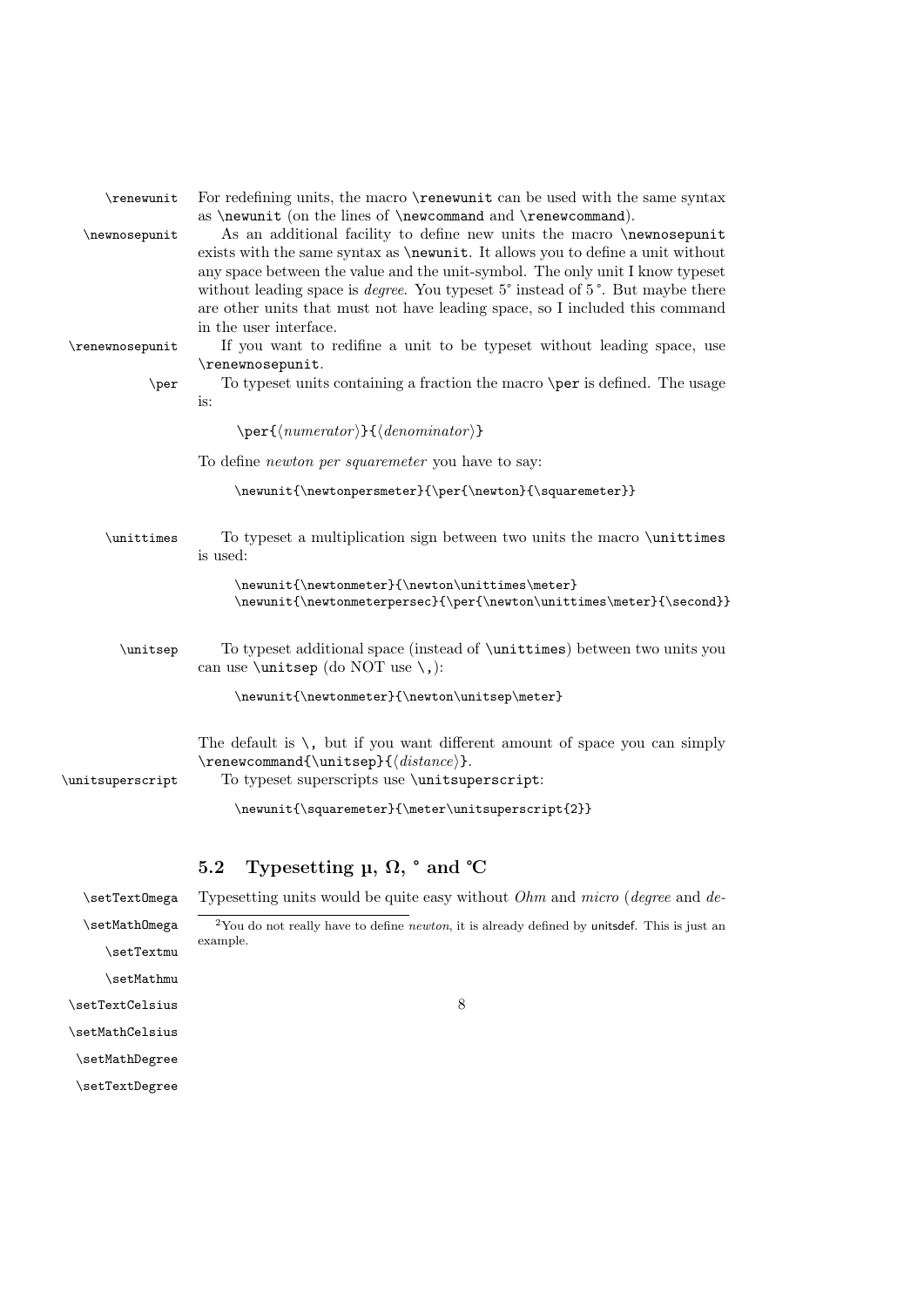gree Celsius as well). The representing characters  $\mu$  and  $\Omega$  have to exist in three variants: One for use in math-mode (suiting to \mathrm) the latter two for use in  $\rm{amily}$  and  $\rm{family}$ . Most fonts have a suiting  $\mu$  but very few fonts own a  $\Omega$ . The fonts from BITSTREAM (delivered with some versions of COREL DRAW) have an italic non-suiting  $\mu$ , so you have to take care of a  $\mu$  when using such fonts, too. Also the µ in Latin Modern fonts isn't very good looking yet (but LM is still in beta-state). Because of nearly infinite combinations of different fonts it is impossible to choose the correct characters for  $\mu$ ,  $\Omega$  and ℃ automatically. To define these characters use the macros \setTextOmega, \setMathOmega, \setTextmu, \setMathmu, \setTextCelsius, \setMathCelsius, \setMathDegree and \setTextDegree:

```
\setminussetTextOmega{\langle serif\text{-}definition \rangle}{\langle sans\text{-}definition \rangle}
\setminussetMathOmega{\langle definition \rangle}
```
 $\setminus$ setTextmu{ $\setminus$ serif-definition ${}$ }{ $\setminus$ sans-serif-definition}}  $\setminus$ setMathmu{ $\langle definition \rangle$ }

 $\setminus$ setTextCelsius{ $\langle script\ definition \rangle$ }{ $\langle sans\text{-}definition \rangle$ }  $\setminus$ setMathCelsius{ $\langle definition \rangle$ }

 $\setminus$ setTextDegree{ $\{serif\text{-}definition\}$ }{ $\{sans\text{-}serif\text{-}definition\}$ }  $\setminus$ setMathDegree{ $\langle definition \rangle$ }

Important! The macros concerning typesetting in math-mode use amsamth's \text-macro. So you have to switch to math-mode to use a character out of the math alphabet. The reason for this is units. units uses \mathrm to typeset in math-mode. But only few mathfonts have a suitable  $\Omega$ , for example:

\documentclass{article} \usepackage[T1]{fontenc} \usepackage{textcomp} \usepackage{mathpazo} \begin{document} \$\Omega\qquad\mathrm{\Omega}\$ \end{document}

unitsdef sets the defaults in a way suitable to the CM-family:

```
\setMathOmega{$\mathrm{\Omega}$}
\setMathmu{\textmu}
\setTextOmega{\textohm}{\textohm}
```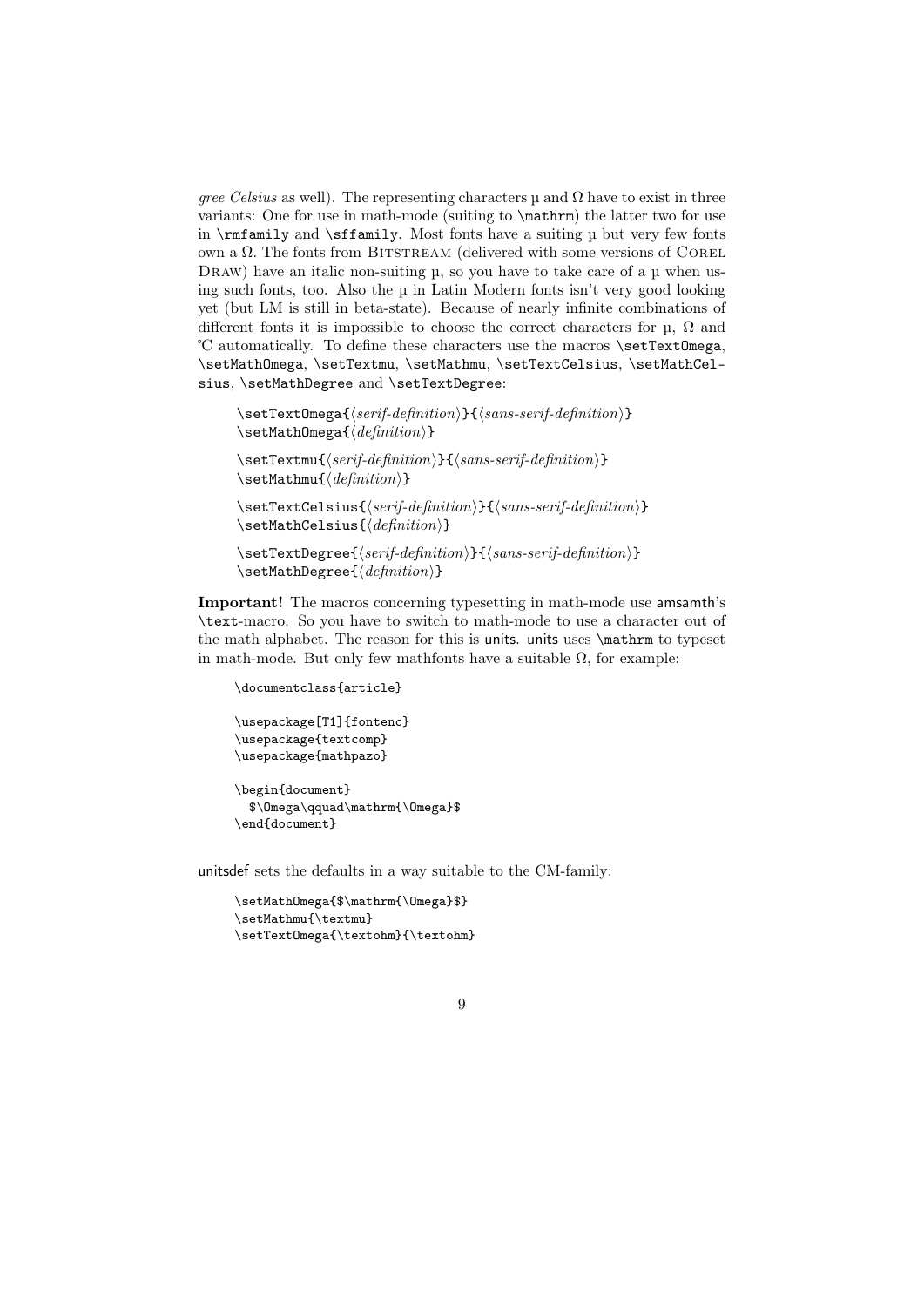```
\setTextmu{\textmu}{\textmu}
\setMathCelsius{\textcelsius}
\setTextCelsius{\textcelsius}{\textcelsius}
\setMathDegree{\textdegree}
\setTextDegree{\textdegree}{\textdegree}
```
To find a suitable  $\Omega$  for different fonts use WALTER SCHMIDT's gensymbpackage<sup>3</sup> and read the documentation of this package.

## 6 Local configuration file

Since version 0.2 unitsdef by default looks for a file unitsdef.cfg and inputs its contents. This is useful if you frequently use a similar set of units in your documents. You put your definitions in unitsdef.cfg and they are included automaticly in your document<sup>4</sup>

A configuration file may look like this:

```
\ProvidesFile{unitsdef.cfg}%
   [2004/12/09 v1.0 some definitions for unitsdef]
\newline\label{thm:main} $$\newunit{\min{\min{\frac{\pm{1}}{\per{\m{1}}}} \text{c}} \text{d} \text{d} \text{d} \text{e}}$$
```
\endinput

If, by some reason, you don't want your local config file to be loaded specify the option noconfig in the \usepackage command.

## 7 Predefined units and prefices

|  |  | Table 1: predefined preficies |  |
|--|--|-------------------------------|--|
|--|--|-------------------------------|--|

| \yocto $10^{-24}$<br>$\verb \zepto  10^{-21}$<br>zepto<br>vocto | name | prefix macro value name prefix macro |  |  | value |
|-----------------------------------------------------------------|------|--------------------------------------|--|--|-------|
|                                                                 |      |                                      |  |  |       |

<sup>3</sup>CTAN:macros/latex/contrib/was/

<sup>4</sup>Keep in mind that TEX has to find the file, so follow the instructions given by your TEX-distribution. On \*nix-like systems and a TDS compliant distribution it might be possible to put unitsdef.cfg in  $\gamma$ texmf/tex/latex/unitsdef/config/ and update the filename database.

<sup>10</sup>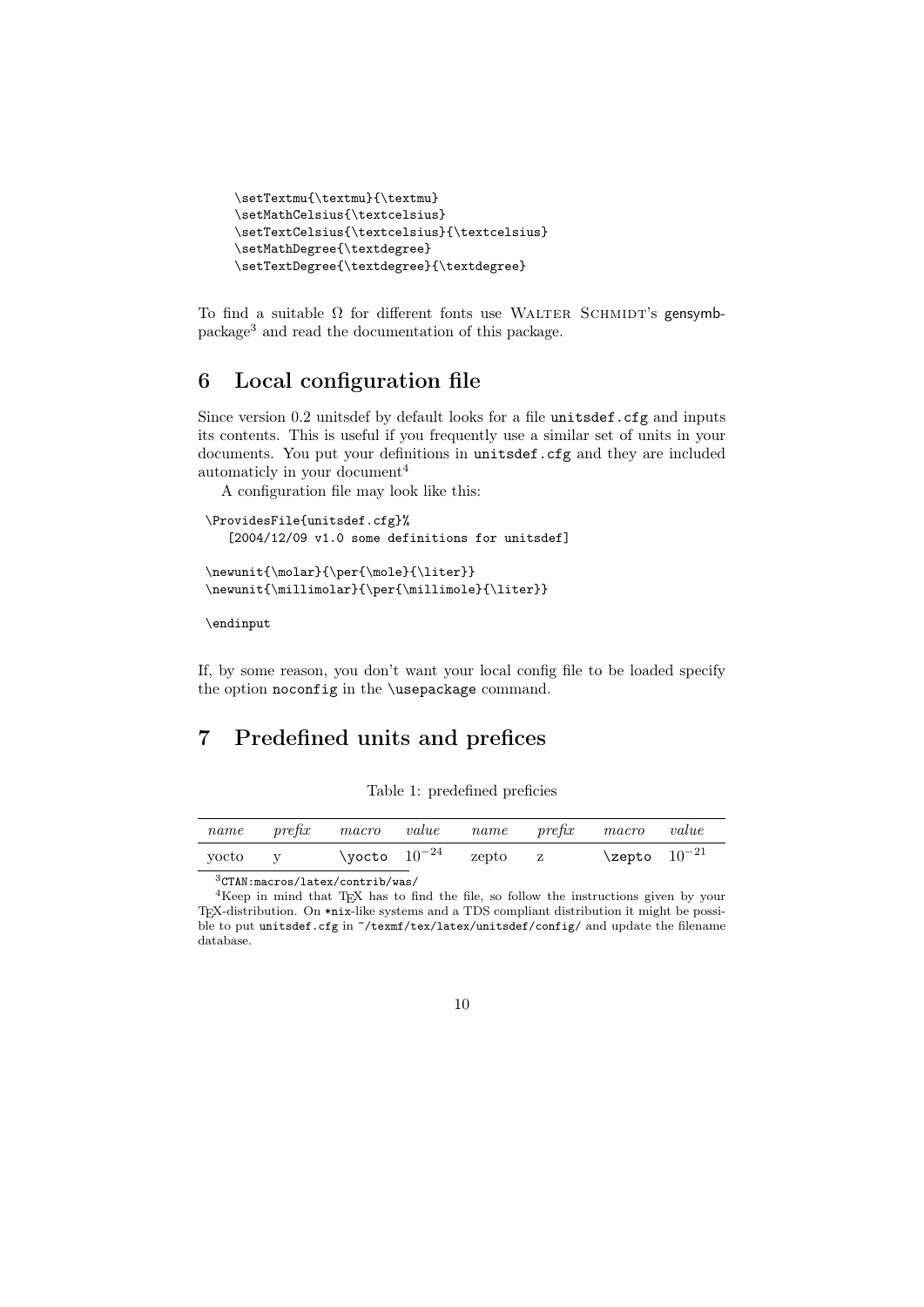Table 1: predefined preficies

| name  | prefix       | macro         | value      | name  | prefix | macro           | value      |
|-------|--------------|---------------|------------|-------|--------|-----------------|------------|
| atto  | a.           | \atto         | $10^{-18}$ | femto | f      | $\verb \femto $ | $10^{-15}$ |
| pico  | p            | \pico         | $10^{-12}$ | nano  | n      | \nano           | $10^{-9}$  |
| micro | μ            | \micro        | $10^{-6}$  | milli | m      | \milli          | $10^{-3}$  |
| centi | $\mathbf{c}$ | <b>\centi</b> | $10^{-2}$  | deci  | d      | \deci           | $10^{-1}$  |
| deca  | da           | \deca         | $10^{+1}$  | hecto | h      | \hecto          | $10^{+2}$  |
| kilo  | k            | \kilo         | $10^{+3}$  | mega  | М      | \mega           | $10^{+6}$  |
| giga  | G            | \giga         | $10^{+9}$  | tera  | Т      | \tera           | $10^{+12}$ |
| peta  | Ρ            | \peta         | $10^{+15}$ | exa   | Е      | \exa            | $10^{+18}$ |
| zetta | Z            | \zetta        | $10^{+21}$ | yotta | Y      | \yotta          | $10^{+24}$ |

Table 2: predefined units

| name            | sign            | macro               | alias                     |
|-----------------|-----------------|---------------------|---------------------------|
| base units      |                 |                     |                           |
| meter           | m               | $\langle$ meter     |                           |
| kilogram        | kg              | \kilogram           | \kg                       |
| mole            | mol             | $\text{mod}e$       |                           |
| second          | S               | \second             | \sek                      |
| ampere          | A               | \ampere             |                           |
| kelvin          | K               | \kelvin             |                           |
| candela         | cd              | \candela            |                           |
| units of length |                 |                     |                           |
| picometer       | pm              | \picometer          | \picom                    |
| nanometer       | nm              | \nanometer          | \nm                       |
| micrometer      | $\mu$ m         | \micrometer         | \micm                     |
| millimeter      | mm              | \millimeter         | $\rm\$                    |
| centimeter      | $\,\mathrm{cm}$ | \centimeter         | $\mathcal{C}_{\text{cm}}$ |
| decimeter       | dm              | \decimeter          | $\dim$                    |
| kilometer       | km              | \kilometer          | \km                       |
| units of weight |                 |                     |                           |
| gram            | g               | \gram               |                           |
| femtogram       | fg              | $\verb \femtogram $ | $\sqrt{fg}$               |
| picogram        | pg              | \picoram            | $\log$                    |

11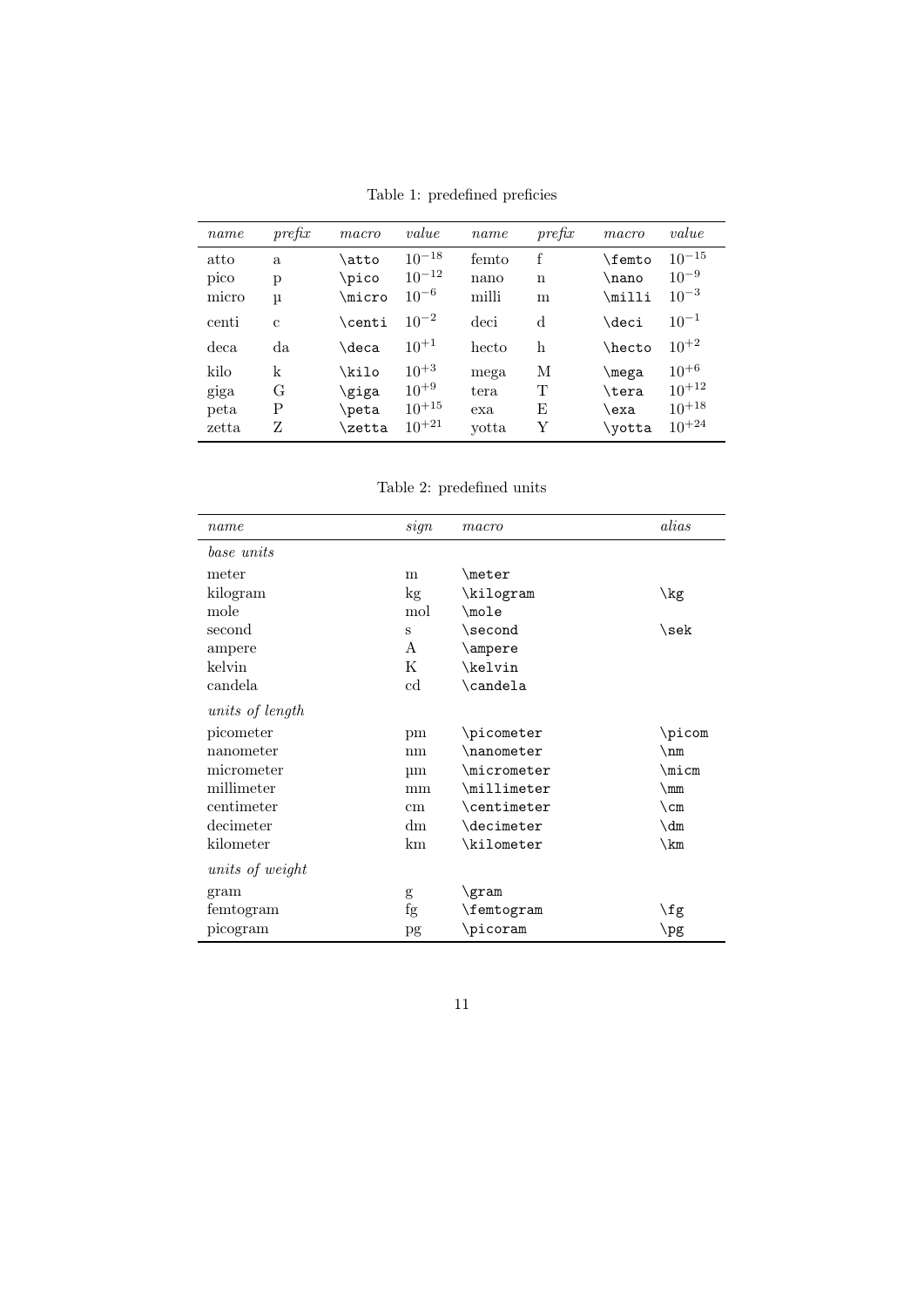Table 2: predefined units

| name                         | sign                 | macro                     | alias                     |
|------------------------------|----------------------|---------------------------|---------------------------|
| nanogram                     | ng                   | \nanogram                 | \nanog                    |
| microgram                    | μg                   | \microgram                | \micg                     |
| milligram                    | mg                   | \milligram                | $\mg$                     |
| units of amount of substance |                      |                           |                           |
| femtomole                    | fmol                 | \femtomole                | \fmol                     |
| picomole                     | pmol                 | \picomole                 | \pmol                     |
| nanomole                     | nmol                 | \nanomole                 | $\mu$                     |
| micromole                    | $\mu$ mol            | \micromole                | \micmol                   |
| millimole                    | mmol                 | \millimole                | $\mu$                     |
| units of time                |                      |                           |                           |
| attosecond                   | as                   | \attosecond               |                           |
| femtosecond                  | $_{\rm fs}$          | \femtosecond              | \fs                       |
| pikosecond                   | ps                   | \picosecond               | $\gamma$                  |
| nanosecond                   | ns                   | \nanosecond               | $\ln s$                   |
| microsecond                  | $\mu$ s              | \microsecond              | \mics                     |
| millisecond                  | ms                   | \millisecond              | $\mathsf{ms}$             |
| units of amperage            |                      |                           |                           |
| picoampere                   | рA                   | \picoampere               | $\Delta$                  |
| nanoampere                   | nA                   | \nanoampere               | $\nightharpoonup$ nA      |
| microampere                  | μA                   | \microampere              | \micA                     |
| milliampere                  | mA                   | \milliampere              | $\mbox{mA}$               |
| kiloampere                   | kA                   | \kiloampere               | \kA                       |
| units of volume              |                      |                           |                           |
| liter                        | $\mathbf L$          | <b>\liter</b>             |                           |
| femtoliter                   | fL                   | \femtoliter               | \fl                       |
| picoliter                    | pL                   | \picoliter                | $\pi$                     |
| nanoliter                    | nL                   | $\lambda$                 | $\n\overline{\mathbb{1}}$ |
| microliter                   | $\mu$ L              | \microliter               | \micl                     |
| milliliter                   | mL                   | \milliliter               | $\mbox{m1}$               |
| centiliter                   | cL                   | \centiliter               | $\chi$ cl                 |
| deciliter                    | dL                   | \deciliter                | $\dagger$                 |
| hectoliter                   | hL                   | \hectoliter               | $\hbar$                   |
| cubicmeter                   | m <sup>3</sup>       | \cubicmeter               |                           |
| cubicmicrometer              | $\mu$ m <sup>3</sup> | \cubicmicrometer          |                           |
| cubicmillimeter              | mm <sup>3</sup>      | $\verb \cubicmillimeter $ |                           |

12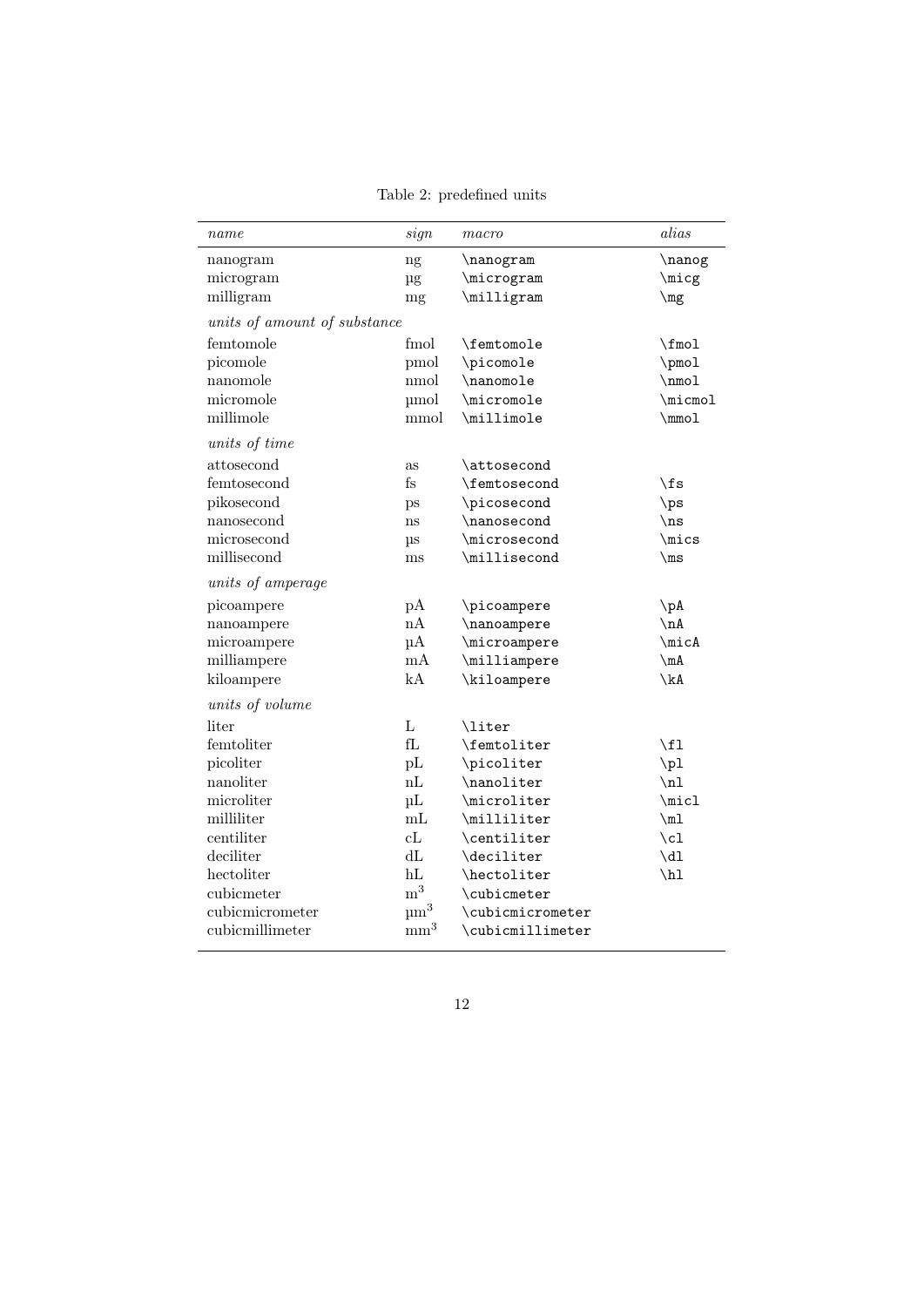Table 2: predefined units

| name                         | sign                            | macro             | alias                      |
|------------------------------|---------------------------------|-------------------|----------------------------|
| units of area                |                                 |                   |                            |
| squaremeter                  | $\rm m^2$                       | \squaremeter      |                            |
| ar                           | $\mathbf{a}$                    | $\ar$             |                            |
| Hektar                       | ha                              | \hektar           |                            |
| squarecentimeter             | $\text{cm}^2$                   | \squarecentimeter |                            |
| squaremillimeter             | mm <sup>2</sup>                 | \squaremillimeter |                            |
| squarekilometer              | km <sup>2</sup>                 | \squarekilometer  |                            |
| more units of weight         |                                 |                   |                            |
| ton                          | $\mathbf t$                     | $\tan$            |                            |
| derived units of electricity |                                 |                   |                            |
| volt                         | $\rm V$                         | $\forall$ volt    |                            |
| millivolt                    | mV                              | \millivolt        | $\mbox{\textbackslash mV}$ |
| kilovolt                     | kV                              | \kilovolt         | \kv                        |
| Watt                         | W                               | \watt             |                            |
| milliwatt                    | mW                              | \milliwatt        |                            |
| kilowatt                     | kW                              | \kilowatt         |                            |
| megawatt                     | $\ensuremath{\text{MW}}\xspace$ | \megawatt         |                            |
| coulomb                      | $\rm _C$                        | \coulomb          |                            |
| ohm                          | Ω                               | \ohm or \0hm      |                            |
| kiloohm                      | $k\Omega$                       | \kiloohm          |                            |
| megaohm                      | $\mathrm{M}\Omega$              | \megaohm          |                            |
| gigaohm                      | $G\Omega$                       | \gigaohm          |                            |
| siemens                      | S                               | \siemens          |                            |
| millisiemens                 | mS                              | \millisiemens     |                            |
| farad                        | $\mathbf F$                     | \farad            |                            |
| femtofarad                   | fF                              | \femtofarad       |                            |
| picofarad                    | pF                              | \picofarad        |                            |
| nanofarad                    | nF                              | \nanofarad        |                            |
| microfarad                   | $\mu$ F                         | \microfarad       |                            |
| millifarad                   | mF                              | \millifarad       |                            |
| units of energy              |                                 |                   |                            |
| joule                        | J                               | \joule            |                            |
| millijoule                   | $\mathrm{mJ}$                   | \millijoule       |                            |
| kilojoule                    | kJ                              | \kilojoule        | \kJ                        |
| megajoule                    | MJ                              | \megajoule        |                            |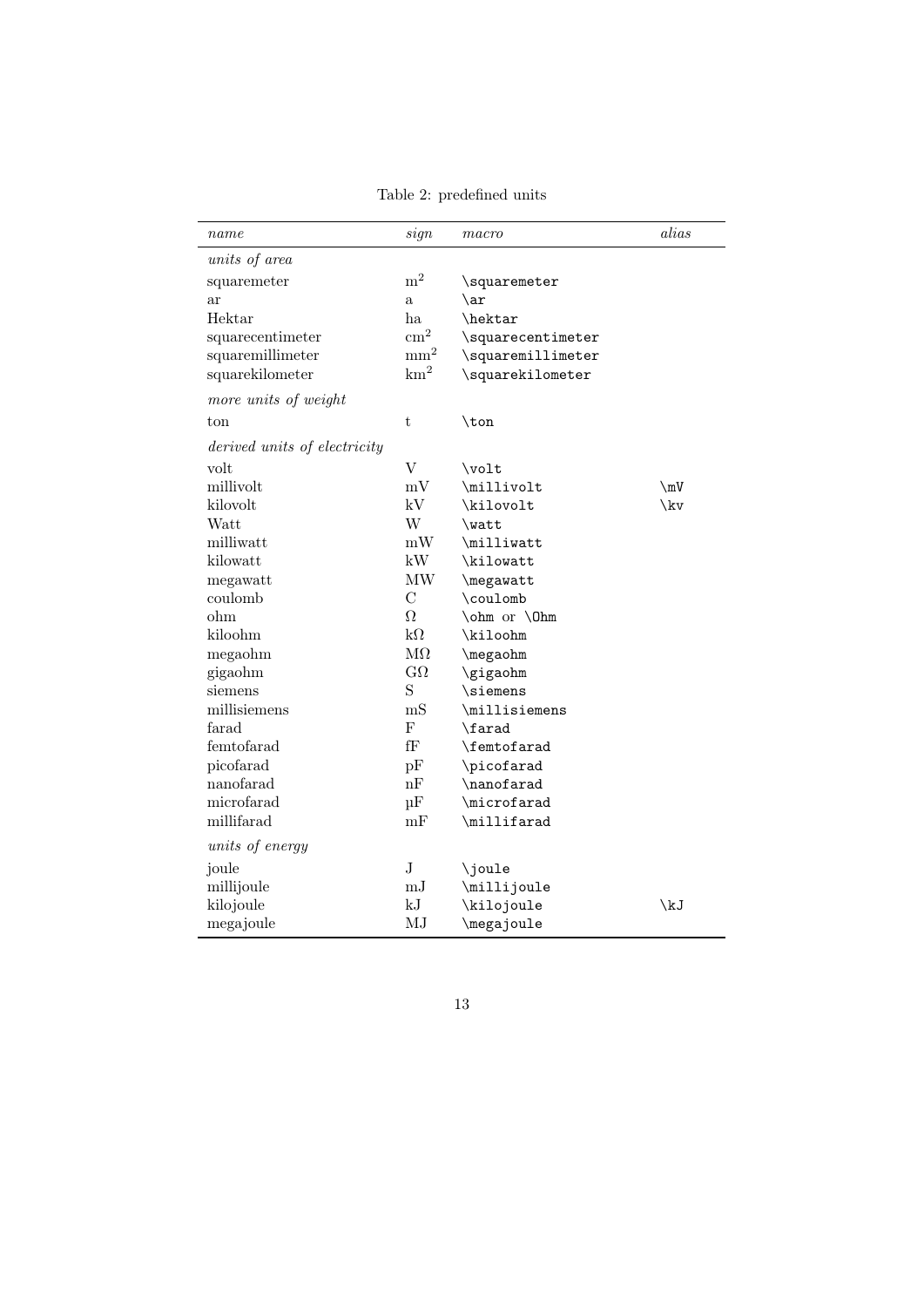Table 2: predefined units

| name                 | sign              | macro                 | alias      |
|----------------------|-------------------|-----------------------|------------|
| calorie              | cal               | \calory               |            |
| kilocalorie          | kcal              | \kilocalory           |            |
| electronvolt         | eV                | \electronvolt         | \eV        |
| millielectronvolt    | meV               | \millielectronvolt    | $\neq$     |
| kiloelectronvolt     | keV               | \kiloelectronvolt     | \keV       |
| megaelectronvolt     | MeV               | \megaelectronvolt     | \MeV       |
| gigaelectronvolt     | GeV               | \gigaelectronvolt     | $\Re$      |
| teraelectronvolt     | TeV               | \teraelectronvolt     | $\Upsilon$ |
| more units of time   |                   |                       |            |
| minute               | min               | \minute               |            |
| hour                 | h                 | \hour                 |            |
| days                 | d                 | \days                 |            |
| units of temperature |                   |                       |            |
| degree Celsius       | $\rm ^{\circ}C$   | \celsius or \Celsius  |            |
| units of angle       |                   |                       |            |
| radian               | rad               | $\lambda$ radian      |            |
| steradian            | <b>Sr</b>         | $\setminus$ steradian |            |
| degree               | $\circ$           | \degree or \Degree    |            |
| arc minute           | $\prime$          | $\arcsin$             |            |
| arc second           | $^{\prime\prime}$ | \arcsec               |            |
| units of frequencies |                   |                       |            |
| hertz                | Hz                | \hertz                |            |
| kilohertz            | kHz               | \kilohertz            | \kHz       |
| megahertz            | MHz               | \megahertz            | \MHz       |
| gigahertz            | GHz               | \gigahertz            | $\chi$ GHz |
| units of force       |                   |                       |            |
| newton               | N                 | \newton               |            |
| millinewton          | mN                | \millinewton          |            |
| kilonewton           | kN                | \kilonewton           |            |
| units of pressure    |                   |                       |            |
| pascal               | Pa                | \pascal               |            |
| hectopascal          | hPa               | \hectopascal          |            |
| bar                  | bar               | $\mathcal{L}$         |            |
| millibar             | mbar              | \millibar             |            |
|                      |                   |                       |            |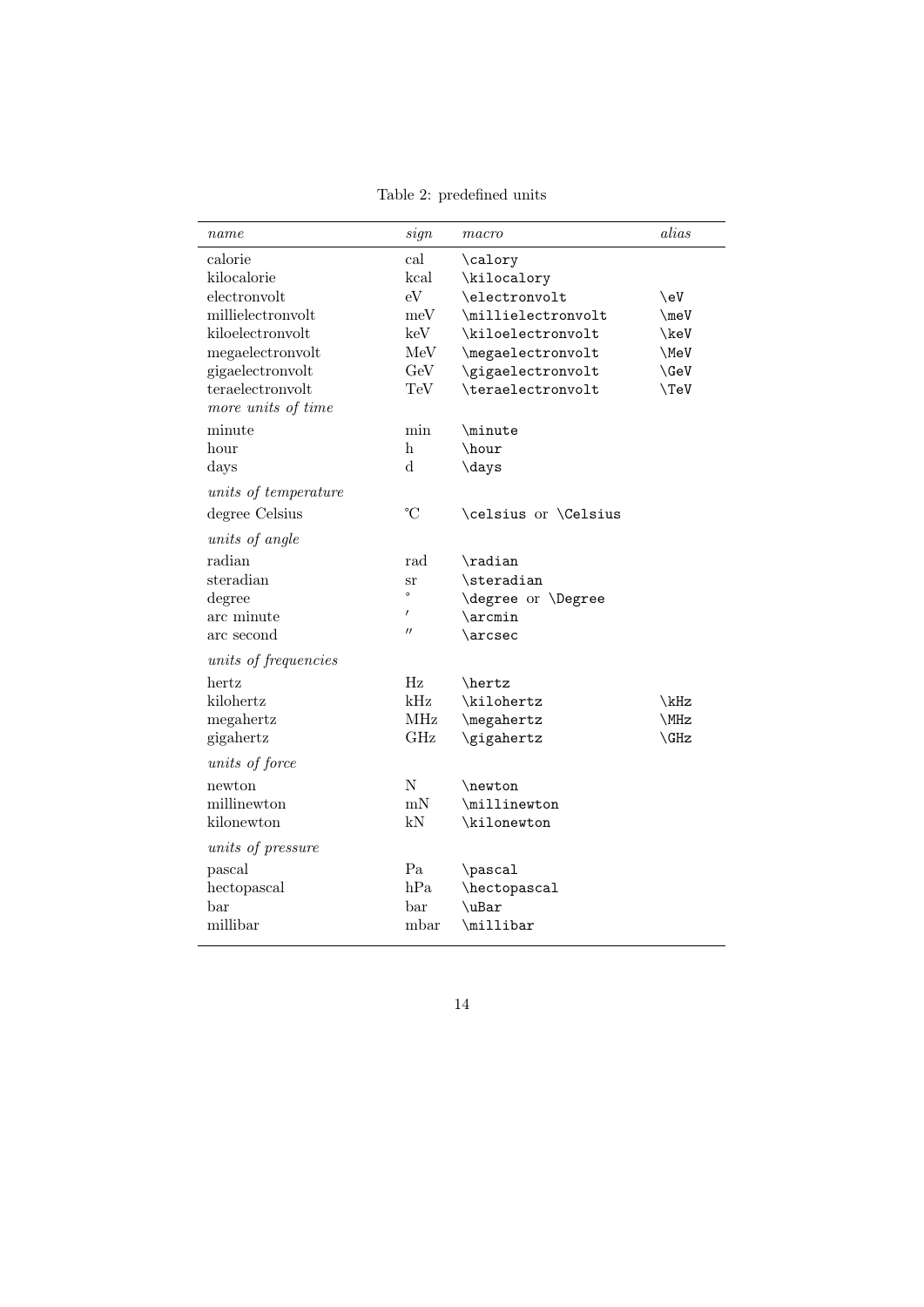Table 2: predefined units

| name                          | sign      | macro          | alias |
|-------------------------------|-----------|----------------|-------|
| units of magnetism            |           |                |       |
| weber                         | Wb        | \weber         |       |
| tesla                         | Т         | \tesla         |       |
| henry                         | H         | \henry         |       |
| units of light                |           |                |       |
| lumen                         | lm.       | \lumen         |       |
| lux                           | $\rm{lx}$ | \lux           |       |
| <i>units of radioactivity</i> |           |                |       |
| becquerel                     | Bq        | \becquerel     |       |
| megabecquerel                 | MBq       | \megabecquerel |       |
| curie                         | Cп        | \curie         |       |
| sievert                       | Sv        | \sievert       |       |
| millisievert                  | mSv       | \millisievert  |       |
| percent                       |           |                |       |
| percent                       | %         | \percent       |       |

## 8 To Do

There are a lot of things to be done. Some are mentioned here:

- Add some more macros to figure out the ouptut (something similar to \SI). Provide the possibility to typeset all units in math mode.
- Improve the documentation.
- Adding interfaces units for Å, ‰ and °F

## 9 Code

1  $\langle *package \rangle$ 

#### 9.1 switches

\if@@setunitsep This switch is used internally to decide, whether a distance is to be typesetted or not.

2 \newif\if@@setunitsep

3 \@@setunitseptrue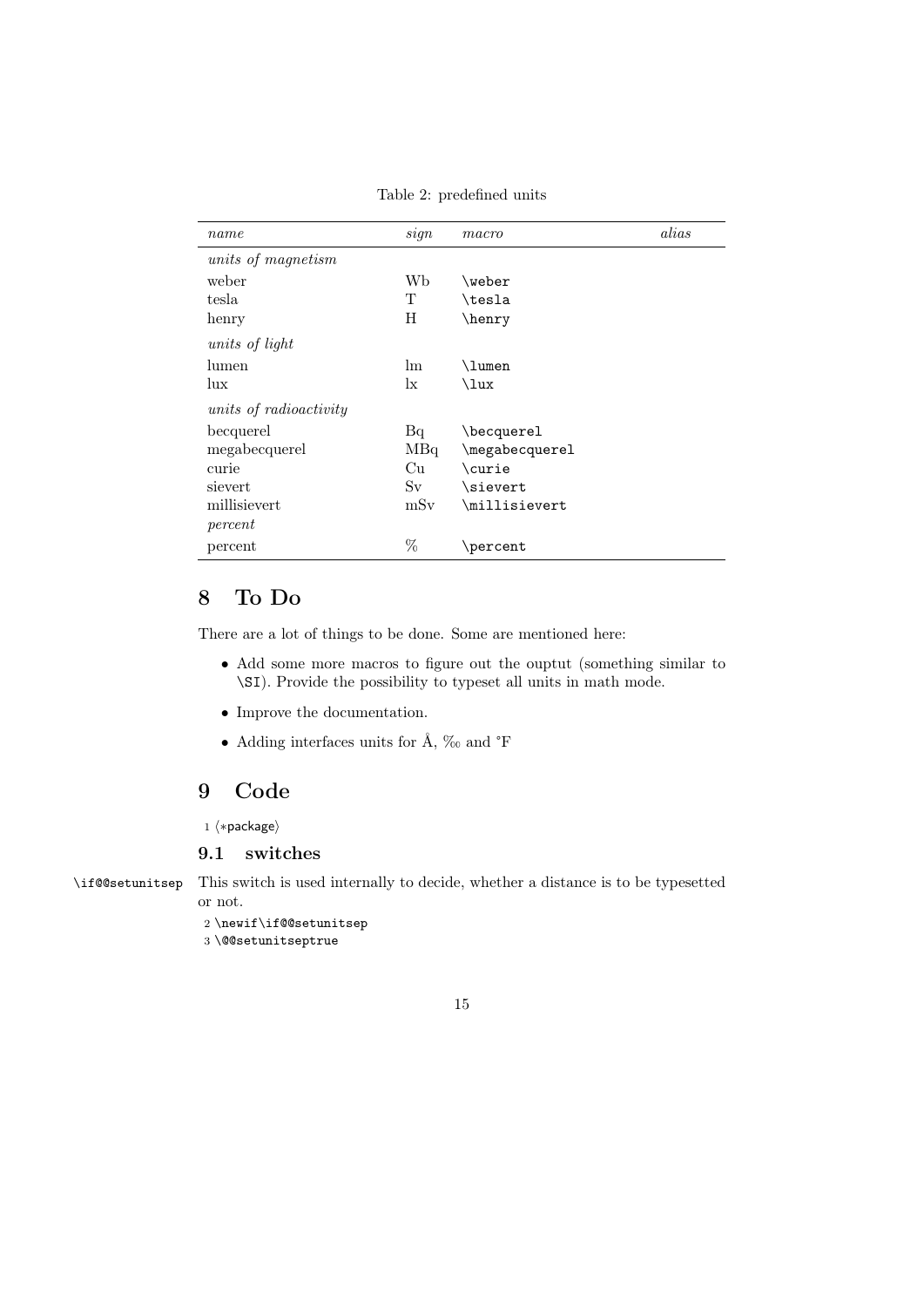| \ifunit@@Ohm          | This switch decides whether \ohm or \Ohm and \celsius or \Celsius is defined<br>(according to gensymb).                                                        |
|-----------------------|----------------------------------------------------------------------------------------------------------------------------------------------------------------|
|                       | 4 \newif\ifunit@@Ohm%<br>5\unit@@Ohmfalse                                                                                                                      |
| \ifunit@@redefgensymb | This switch makes gensymb's macros <b>\ohm</b> and <b>\celsius</b> available as <b>\gen</b> -<br>symbohm and \gensymbcelsius. unitsdef uses \ohm and \celsius. |
|                       | 6 \newif\ifunit@@redefgensymb<br>7\unit@@redefgensymbfalse                                                                                                     |
| \ifunit@@liter        | This switch decides whether the output of the unit \iter is typeset as 1 or L                                                                                  |
|                       | 8 \newif\ifunit@@liter<br>9 \unit@@literfalse                                                                                                                  |
| \ifunit@@xspace       | This switch decides whether xspace is used.                                                                                                                    |
|                       | 10 \newif\ifunit@@xspace                                                                                                                                       |
|                       | 11 \unit@@xspacetrue                                                                                                                                           |
| \ifunit@@xspace       | This switch decides whether abbreviattions are loaded.                                                                                                         |
|                       | 12 \newif\ifunit@@useabbrv                                                                                                                                     |
|                       | 13 \unit@@useabbrvtrue                                                                                                                                         |
|                       | The follwing switches decide whether to load a . cfg file containing some ab-<br>breviations or not.                                                           |
|                       | 14 \newif\ifunit@@useampabbrv                                                                                                                                  |
|                       | 15 \unit@@useampabbrvtrue                                                                                                                                      |
|                       | 16 \newif\ifunit@@usefreqabbrv<br>17 \unit@@usefreqabbrvtrue                                                                                                   |
|                       | 18 \newif\ifunit@@usemolabbrv                                                                                                                                  |
|                       | 19 \unit@@usemolabbrvtrue                                                                                                                                      |
|                       | 20 \newif \ifunit@@usevoltabbrv                                                                                                                                |
|                       | 21 \unit@@usevoltabbrvtrue                                                                                                                                     |
|                       | 22 \newif\ifunit@@usevolabbrv<br>23 \unit@@usevolabbrvtrue                                                                                                     |
|                       | 24 \newif\ifunit@@useweightabbrv                                                                                                                               |
|                       | 25 \unit@@useweightabbrvtrue                                                                                                                                   |
|                       | 26\newif\ifunit@@useenergyabbrv                                                                                                                                |
|                       | 27 \unit@@useenergyabbrvtrue                                                                                                                                   |
|                       | 28 \newif\ifunit@@uselengthabbrv                                                                                                                               |
|                       | 29 \unit@@uselengthabbrvtrue                                                                                                                                   |
|                       | 30 \newif\ifunit@@usetimeabbrv                                                                                                                                 |

\unit@@usetimeabbrvtrue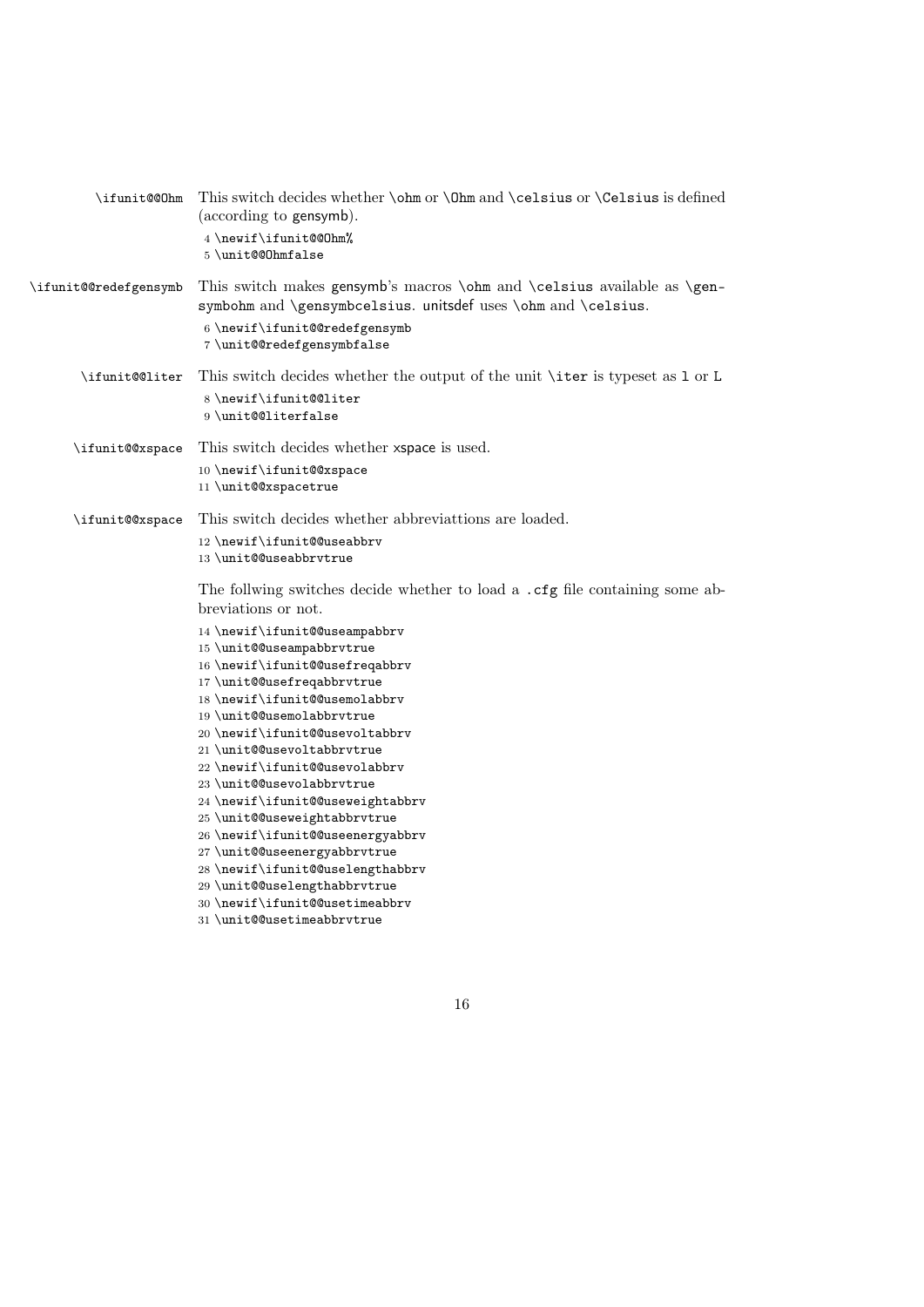\ifunit@@useconfigfile This switch stores whether the option noconfig is given.

```
32 \newif\ifunit@@useconfigfile
33 \unit@@useconfigfiletrue
```
### 9.2 Options

```
34 \DeclareOption{OHM}{\unit@@Ohmtrue}
35 \DeclareOption{ohm}{\unit@@Ohmfalse}
36 \DeclareOption{redef-gensymb}{%
37 \@ifpackageloaded{gensymb}{%
38 \unit@@redefgensymbtrue%
39 \AtBeginDocument{%
40 \let\gensymbohm\ohm%
41 \let\gensymbcelsius\celsius%
42 \let\gensymbmicro\micro%
43 \renewunit{\ohm}{\unitOmega}%
44 \renewunit{\celsius}{\unitCelsius}%
45 \renewcommand{\micro}{\unitmu\@@setunitsepfalse}%
46 }
47 }{%
48 \PackageError{unitsdef}{
49 You requestet me to save some macros from the\MessageBreak
50 gensymb-package. This package is not loaded.\MessageBreak
51 If you load it later, tell me to use uppercase\MessageBreak
52 macronames where conflicts appear by giving me\MessageBreak
53 the option OHM.
54 }
55 }
56 }
57 \DeclareOption{liter}{\unit@@litertrue}
58 \DeclareOption{LITER}{\unit@@literfalse}
59 \DeclareOption{noxspace}{\unit@@xspacefalse}
60 \DeclareOption{noabbrv}{\unit@@useabbrvfalse}
61 \DeclareOption{ugly}{\PassOptionsToPackage{ugly}{units}}
62 \DeclareOption{noamperageabbr}{\unit@@useampabbrvfalse}
63 \DeclareOption{nofrequncyabbr}{\unit@@usefreqabbrvfalse}
64 \DeclareOption{nomolabbr}{\unit@@usemolabbrvfalse}
65 \DeclareOption{novoltageabbr}{\unit@@usevoltabbrvfalse}
66 \DeclareOption{novolumeabbr}{\unit@@usevolabbrvfalse}
67 \DeclareOption{noweightabbr}{\unit@@useweightabbrvfalse}
68 \DeclareOption{noenergyabbr}{\unit@@useenergyabbrvfalse}
69 \DeclareOption{nolengthabbr}{\unit@@uselengthabbrvfalse}
70 \DeclareOption{notimeabbr}{\unit@@usetimeabbrvfalse}
71 \DeclareOption{noconfig}{\unit@@useconfigfilefalse}
```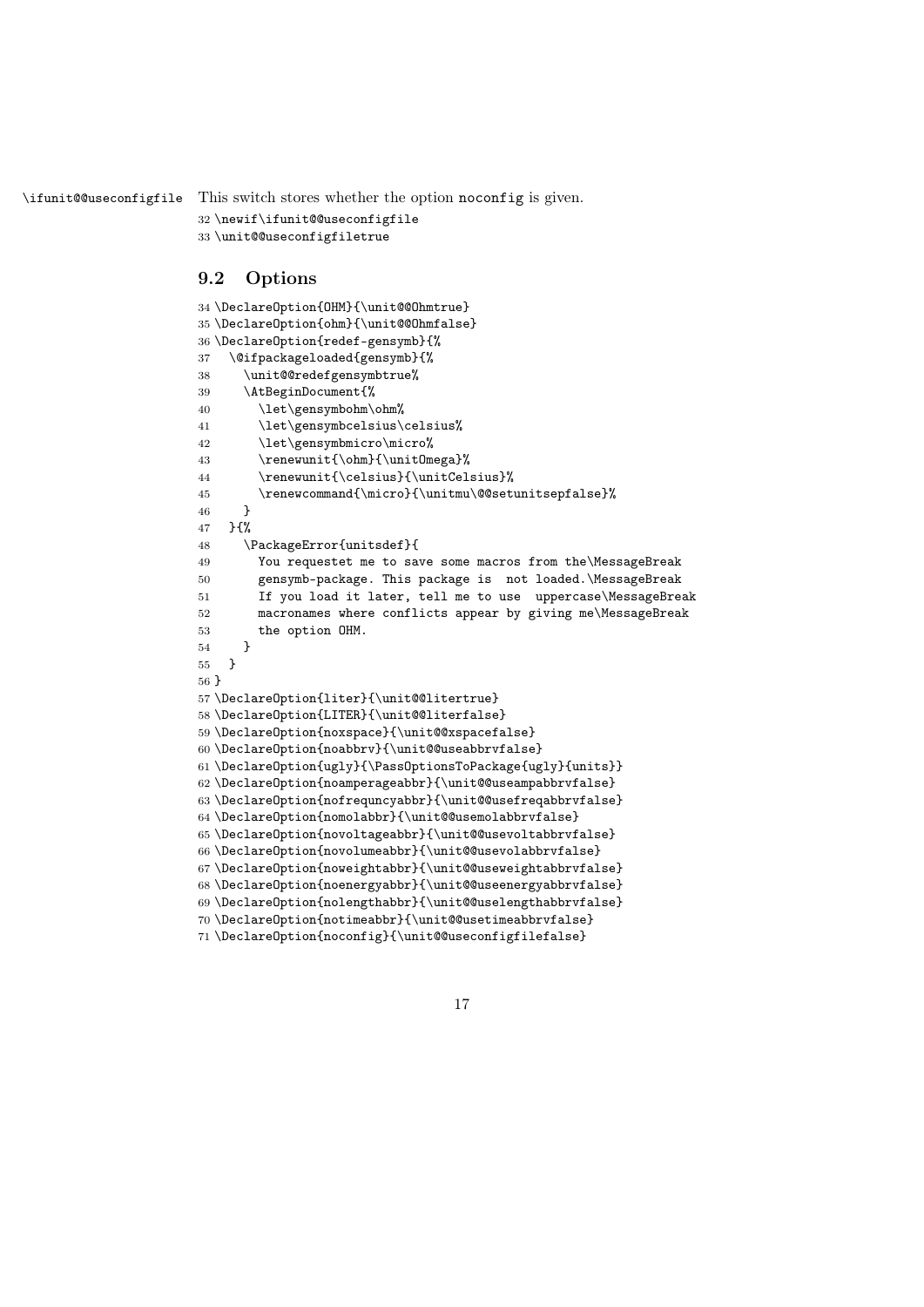72 \ProcessOptions

### 9.3 Loading packages

```
73 \RequirePackage[T1]{fontenc}
74 \RequirePackage{amsmath}
75 \RequirePackage{textcomp}
76 \RequirePackage{units}
77 \ifunit@@xspace
78 \RequirePackage{xspace}%
79 \let\unit@@xspace\xspace%
80 \text{ } \text{else}81 \let\unit@@xspace\relax
82 \fi
```
## 9.4 The interface

\unitsignonly This macro is used to typeset a unit without leading spacing. To achieve this \@@setunitsep is set to false. \unitsignonly has an mandatory argument containig the unit to typeset:  $\unit{unit}\$ .

```
83 \DeclareRobustCommand{\unitsignonly}[1]{%
```
- 84 \@@setunitsepfalse%
- 85 \begingroup%
- 86 \let\unit@@xspace\relax%
- 87 #1%
- 88 \endgroup}
- \unitvaluesep This Macro specifies the distance between value and unit, default value is \,. 89 \newcommand{\unitvaluesep}{} 90 \let\unitvaluesep\,%
	- \newunit This macro is the interface to define new units. Usage is:

```
\text{\\{}\{unitmacro\} \}{\unitsign}}.
```
91 \newcommand{\newunit}[2]{%

First there is a check whether the macro already exists:

- 92 \newcommand{#1}{}%
- then its definition is performed.
- 93 \DeclareRobustCommand{#1}[1][]{##1%

The redefinition of \unitvaluesep has to stay local:

94 \begingroup%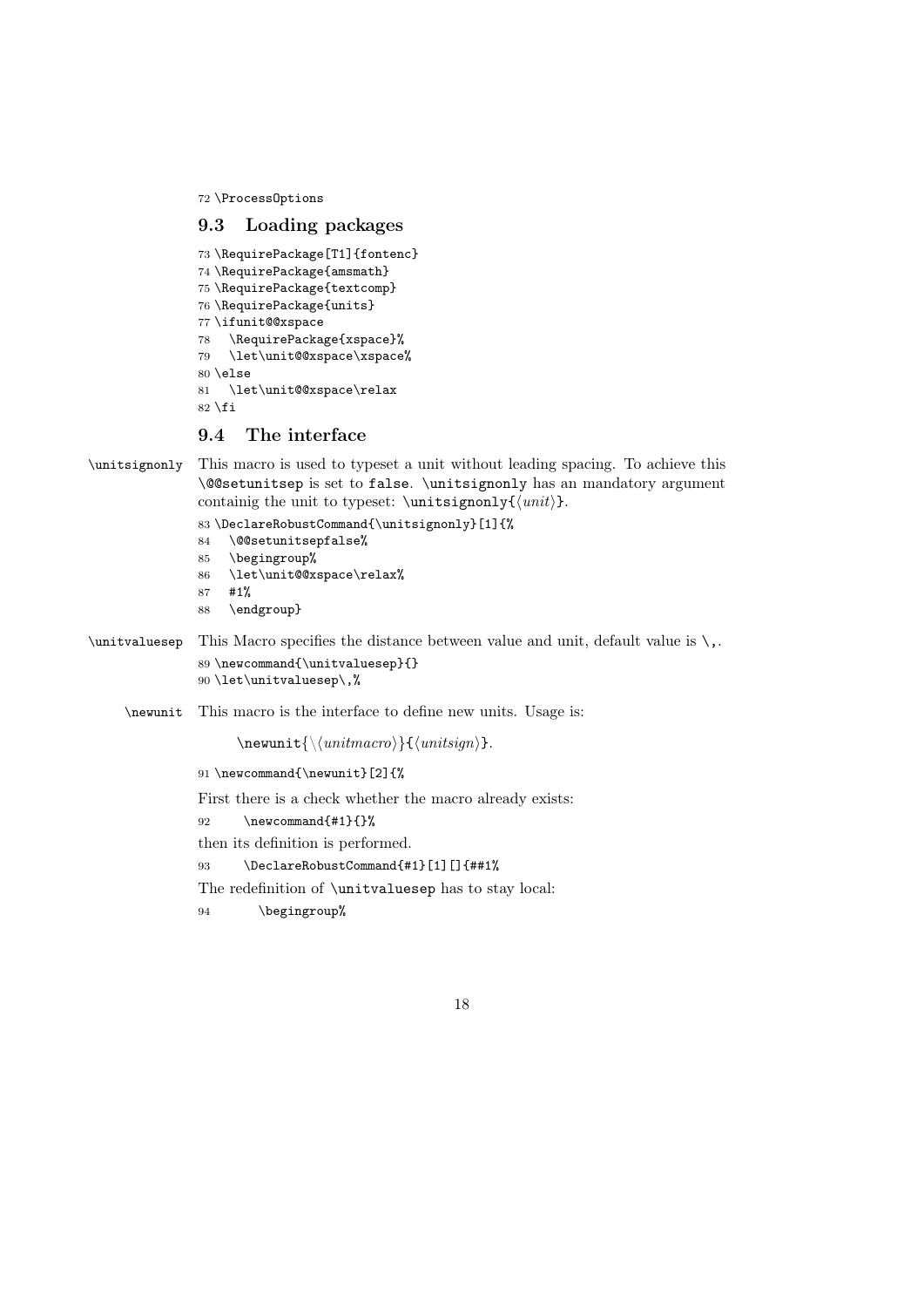\xpsace must not do anything when invoked inside a unit. So it is set to \relax inside this group.

```
95 \let\unit@0xspace\relax%
96 \if@@setunitsep%
```
97 \unitvaluesep%

Once a spacing is typeset there must no further spacing be typeset. To avoid typesetting more spacings I redefine \unitvaluesep to \relax.

```
98 \let\unitvaluesep\relax%
99 \fi%
100 \unit{#2}\global\@@setunitseptrue%
101 \endgroup%
```
Now \xspace has to be invoked, as long as noxspace is not set.

```
102 \unit@{\text{exspace}}\103 }%
103104 }
```
\renewunit This macro is to redifine existing units.

```
105 \newcommand{\renewunit}[2]{%
106 \renewcommand{#1}{}%
107 \DeclareRobustCommand{#1}[1][]{##1%
108 \begingroup%
109 \let\unit@@xspace\relax%
110 \if@@setunitsep%
111 \unitvaluesep%
112 \left\{\text{let}\right\}113 \overrightarrow{fi}114 \unit{#2}\global\@@setunitseptrue%
115 \endgroup%
116 \unit@@xspace%
117 }%
118 }
119
```
#### \newnosepunit

120 \newcommand{\newnosepunit}[2]{%  $121.1 \text{cm}$ 

| -121 | \newcommandi#lii/                   |
|------|-------------------------------------|
| 122  | \DeclareRobustCommand{#1}[1][]{##1% |
| 123  | \begingroup%                        |
| 124  | \let\xspace\relax%                  |
| 125  | \if@@setunitsep%                    |
| 126  | $\let\,\relax\$                     |
| 127  | \fi%                                |
|      |                                     |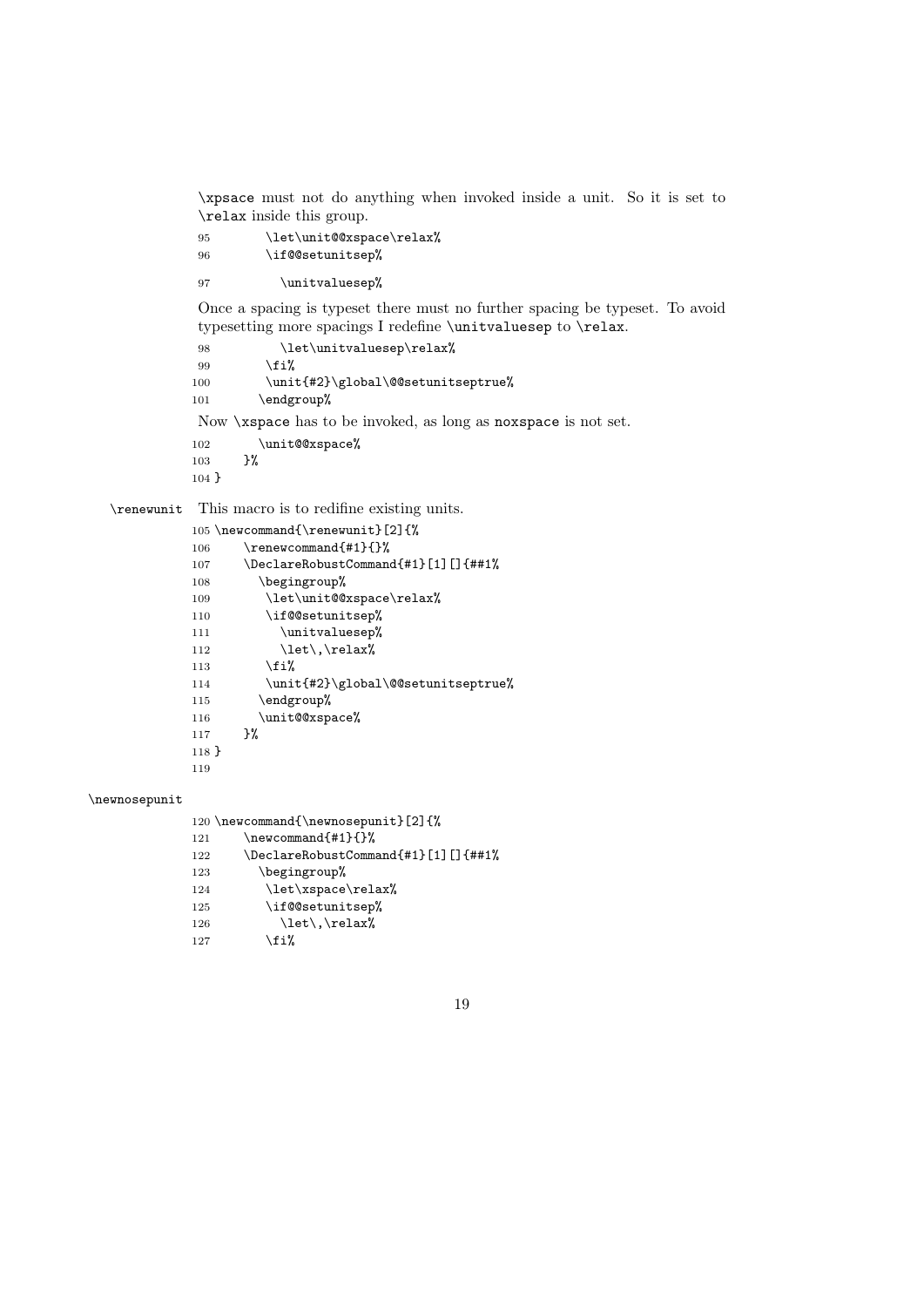```
128 \unit{#2}\global\@setunitseptrue%<br>129 \endgroup%
         \endgroup%
130 \unit@{\text{expace}}\131 }%
131132 }
133 \newcommand{\renewnosepunit}[2]{%
134 \renewcommand{#1}{}%
135 \DeclareRobustCommand{#1}[1][]{##1%
136 \begingroup%
137 \let\unit@@xspace\relax%
138 \if@@setunitsep%
139 \left\{\text{let}\right\}140 \overrightarrow{12}141 \unit{#2}\global\@@setunitseptrue%<br>142 \endgroup%
         \endgroup%
143 \unit@@xspace%
144 }%
145 }
```
\per

```
146 \newcommand\per[2]{%
147 \@@setunitsepfalse%
148 \unitfrac{#1}{#2}%
149 }
```
\ilu The command \ilu provides the possibility to typeset inline-units that are not defined by a previous **\newunit** command.

```
150 \newcommand{\tilde{2}[]\
```

```
151 \begingroup%
```
- 152 \@@setunitsepfalse%
- 153 \let\unit@@xspace\relax%
- 154 #1\,\unit{#2}%
- 155 \endgroup%

```
156 }
```
#### \unittimes

```
157 \newcommand{\unittimes}{\@@setunitsepfalse\ensuremath{\cdot}}
```
#### \unitsep

158 \let\unitsep\,

#### \unitsuperscript

```
159 \newcommand{\unitsuperscript}[1]{%
160 \ifmmode^{#1}\else\textsuperscript{#1}\fi%
161 }
```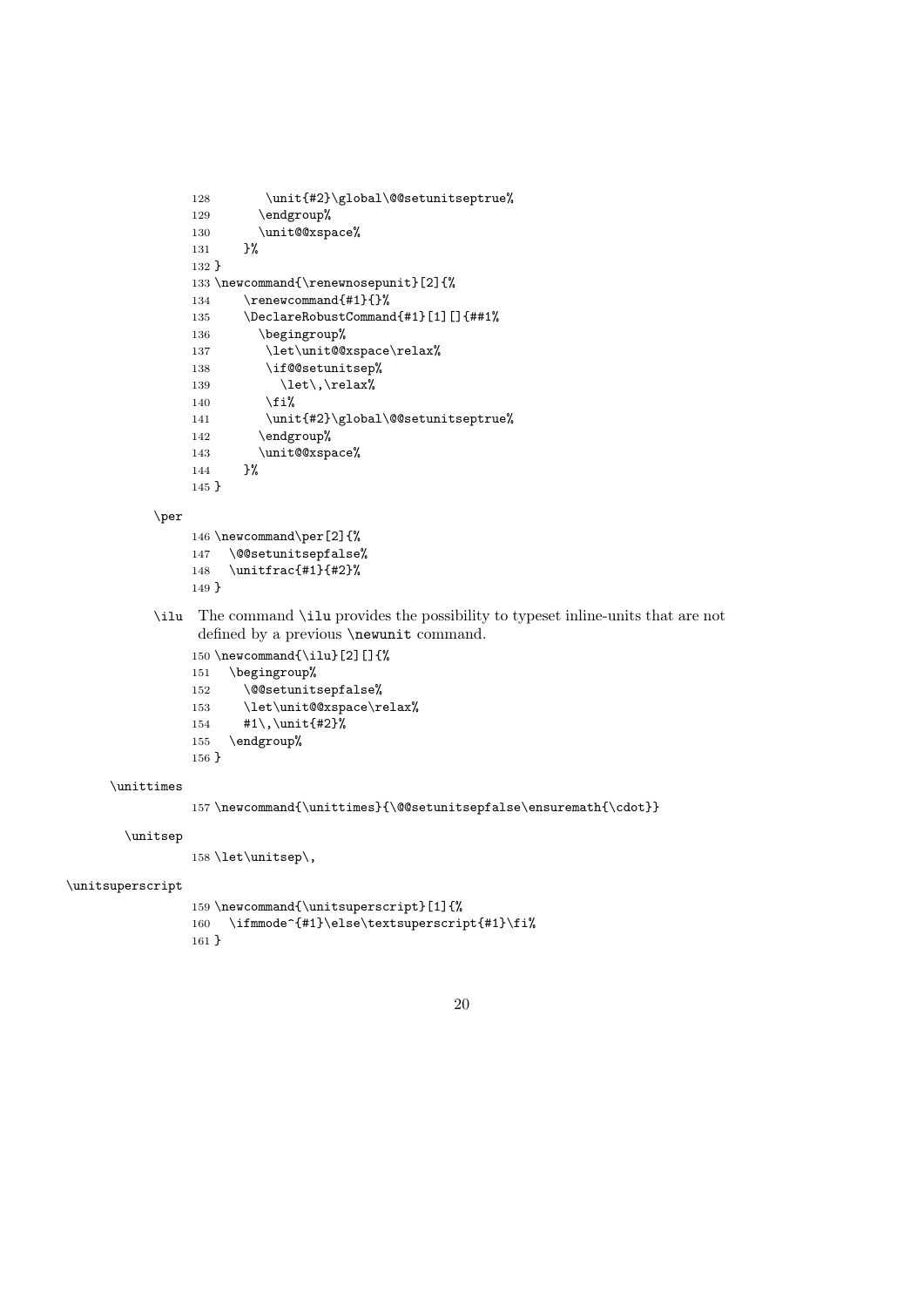| \unitMathOmega   | 162 \newcommand{\unitMathOmega}{}                                                                      |
|------------------|--------------------------------------------------------------------------------------------------------|
| \unitText0mega   | 163\newcommand{\unitTextOmega}{}                                                                       |
| \unittextmu      | 164 \newcommand{\unitTextmu}{}                                                                         |
| \unitmathmu      | 165 \newcommand{\unitMathmu}{}                                                                         |
| \unitMathCelsius |                                                                                                        |
| \unitTextCelsius | 166 \newcommand{\unitMathCelsius}{}                                                                    |
| \unitTextDegree  | 167 \newcommand{\unitTextCelsius}{}                                                                    |
|                  | 168 \newcommand{\unitTextDegree}{}                                                                     |
| \unitMathDegree  | 169 \newcommand{\unitMathDegree}{}                                                                     |
| \unitCelsius     | 170 \newcommand{\unitCelsius}{%<br>\ifmmode\unitMathCelsius\else\unitTextCelsius\fi%<br>171<br>$172$ } |
| \unitmu          | 173 \newcommand{\unitmu}{%<br>174 \ifmmode\unitMathmu\else\unitTextmu\fi%<br>$175$ }                   |
| \unitOmega       | 176 \newcommand{\unitOmega}{%<br>\ifmmode\unitMathOmega\else\unitTextOmega\fi%<br>177                  |
|                  | $178$ }                                                                                                |
| \unitDegree      | 179 \newcommand{\unitDegree}{%<br>\ifmmode\unitMathDegree\else\unitTextDegree\fi%<br>180<br>$181 \}$   |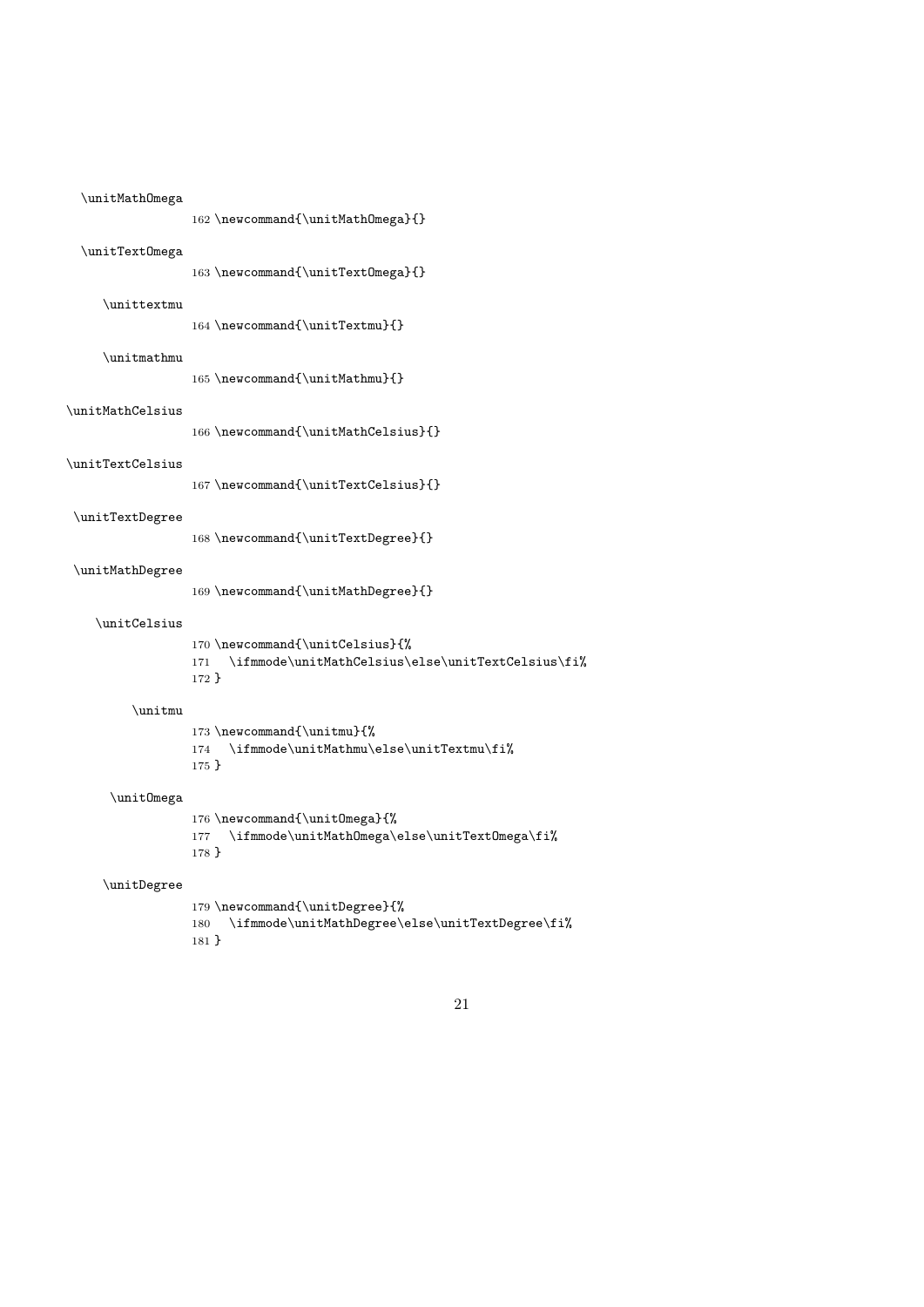#### \setMathOmega

```
182 \newcommand{\setMathOmega}[1]{%
183 \renewcommand{\unitMathOmega}{\text{#1}}%
184 }
185 \setMathOmega{$\mathrm{\Omega}$}
```
#### \setMathmu

```
186 \newcommand{\setMathmu}[1]{%
187 \renewcommand{\unitMathmu}{\text{#1}}%
188 }
189 \setMathmu{\textmu}
```
#### \setMathCelsius

```
190 \newcommand{\setMathCelsius}[1]{%
191 \renewcommand{\unitMathCelsius}{\text{#1}}%
192 }
193 \setMathCelsius{\textcelsius}
```
#### \setMathDegree

- \newcommand{\setMathDegree}[1]{% \renewcommand{\unitMathDegree}{\text{#1}}% } \setMathDegree{\textdegree}
- $\setminus$ setTextOmega This macro is to define the » $\Omega$ « that is used in text mode. The first argument is used when \rmfamily is active, the latter when \sffamily is active.

```
198 \newcommand{\setTextOmega}[2]{%
199 \renewcommand{\unitTextOmega}{%
200 \begingroup%
201 \edef\@tempa{\sfdefault}%
202 \ifx\f@family\@tempa%
203 #2%
204 \else%
205 #1%
206 \fi%
207 \endgroup%
208 }%
209 }
210 \setTextOmega{\textohm}{\textohm}
```
- $\setminus$ setTextmu This macro is to define the » $\mu$ « that is used in text mode. The first argument is used when \rmfamily is active, the latter when \sffamily is active.
	- \newcommand{\setTextmu}[2]{%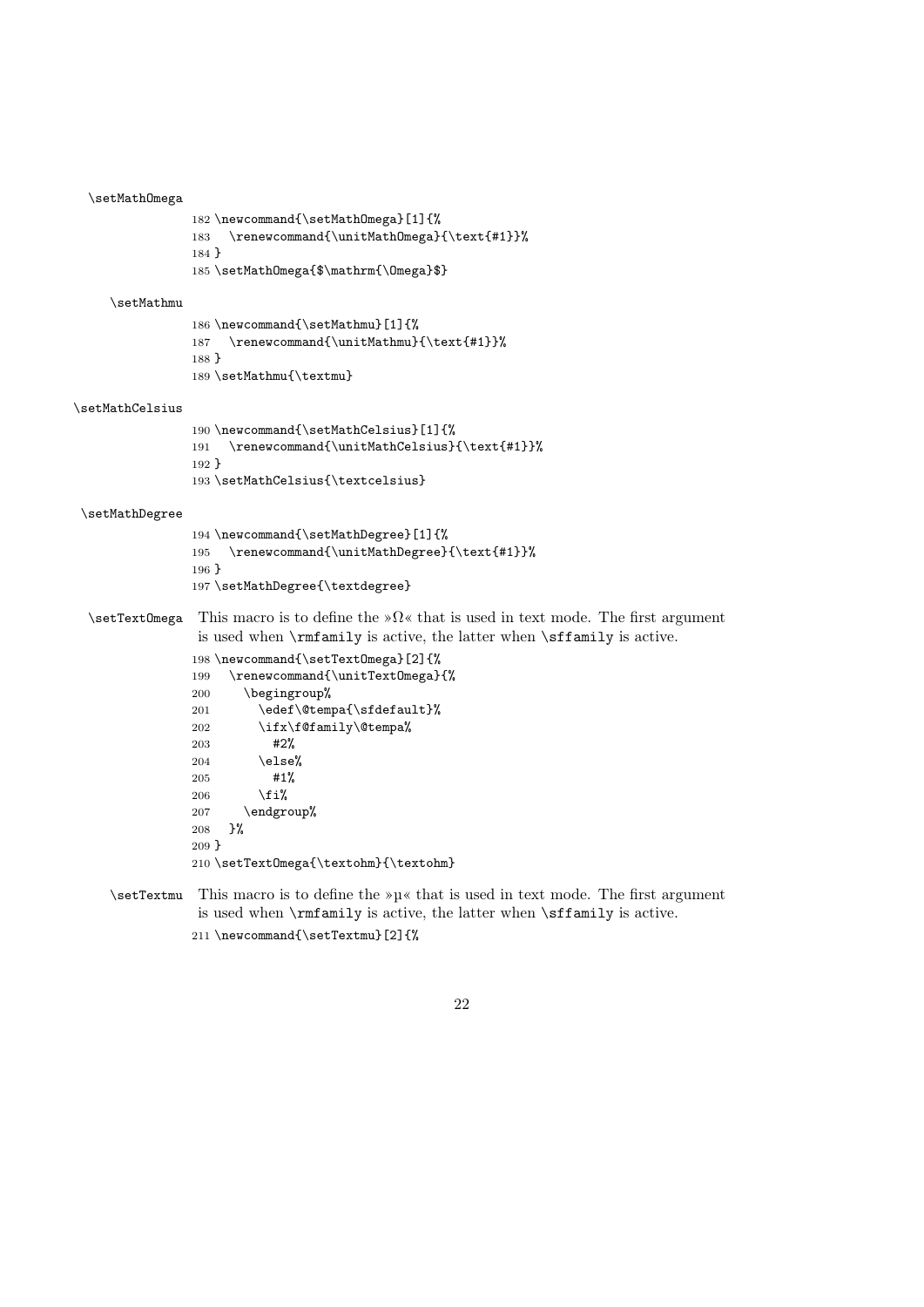```
212 \renewcommand{\unitTextmu}{%<br>213 \begingroup%
       \begingroup%
214 \edef\@tempa{\sfdefault}%
215 \ifx\f@family\@tempa%
216 #2%
217 \else%
218 #1%
219 \overline{if'_s}220 \endgroup%
221 }%
222 }
223 \setTextmu{\textmu}{\textmu}
```
\setTextCelsius This macro is to define the »℃« that is used in text mode. The first argument is used when \rmfamily is active, the latter when \sffamily is active.

```
224 \newcommand{\setTextCelsius}[2]{%
225 \renewcommand{\unitTextCelsius}{%
226 \begingroup%
227 \edef\@tempa{\sfdefault}%
228 \ifx\f@family\@tempa%
229 #2%
230 \text{ \textdegree}231 #1%
232 \overrightarrow{1}233 \endgroup%<br>234 }%
234
235 }
236 \setTextCelsius{\textcelsius}{\textcelsius}
```
\setTextDegree This macro is to define the »°« that is used in text mode. The first argument is used when \rmfamily is active, the latter when \sffamily is active.

```
237 \newcommand{\setTextDegree}[2]{%
238 \renewcommand{\unitTextDegree}{%
239 \begingroup%
240 \edef\@tempa{\sfdefault}%
241 \ifx\f@family\@tempa%
242 #2%
243 \else%
244 #1%
245 \overrightarrow{1}246 \endgroup%
247 }%
248 }
249 \setTextDegree{\textdegree}{\textdegree}
```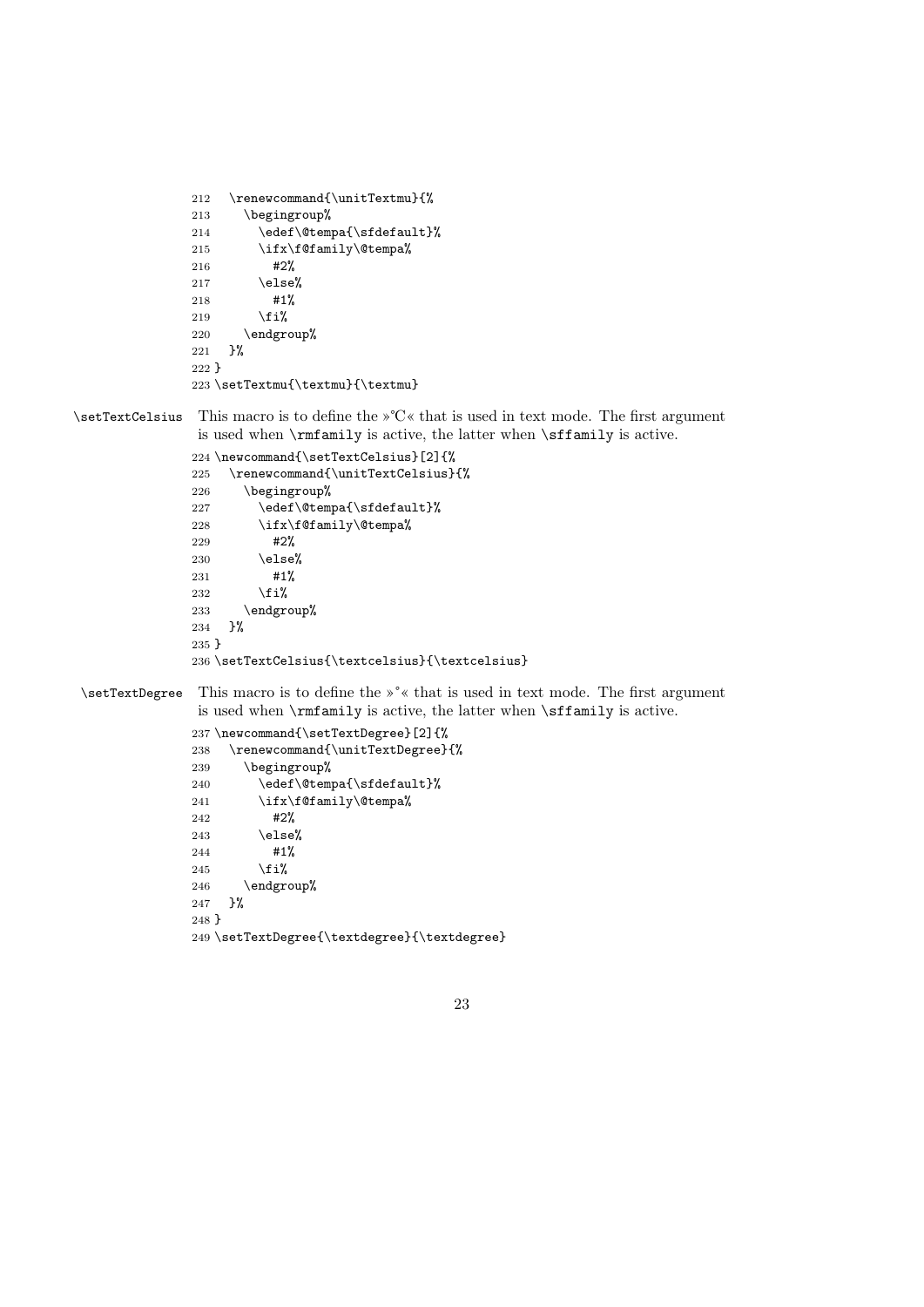\unitSIdef

\newcommand\unitSIdef{\upshape}

#### \SI

```
251 \newcommand{\SI}{}
252 \DeclareRobustCommand{\SI}[2]{%
253 \begingroup%
254 \let\unit@@xspace\relax%
255 \unitSIdef\selectfont%
256 #1#2%
257 \endgroup%
258 }
```
## 9.5 Definition of prefices

```
259 \newcommand{\yocto}{y\@@setunitsepfalse} % -24
260 \newcommand{\zepto}{z\@@setunitsepfalse} % -21
261 \newcommand{\atto}{a\@@setunitsepfalse} % -18
262 \newcommand{\femto}{f\@@setunitsepfalse} % -15
263 \newcommand{\pico}{p\@@setunitsepfalse} % -12
264 \newcommand{\nano}{n\@@setunitsepfalse} % -9
265 \ifunit@@Ohm
266 \newcommand{\Micro}{\unitmu\@@setunitsepfalse}
267 \let\@unit@micro\Micro
268 \else
269 \ifunit@@redefgensymb\else
270 \newcommand{\micro}{\unitmu\@@setunitsepfalse}
271 \let\@unit@micro\micro
272 \ifmmode \big\vert \fi
273 \fi
274 \newcommand{\milli}{m\@@setunitsepfalse} % -3
275 \newcommand{\centi}{c\@@setunitsepfalse} % -2
276 \newcommand{\deci}{d\@@setunitsepfalse} % -1
277
278 \newcommand{\deca}{da\@@setunitsepfalse} % +1
279 \newcommand{\hecto}{h\@@setunitsepfalse} \frac{279}{8} +2
280
281 \newcommand{\kilo}{k\@@setunitsepfalse} \% +3
282 \newcommand{\mega}{M\@@setunitsepfalse} % +6
283 \newcommand{\giga}{G\@@setunitsepfalse} % +9
284 \newcommand{\tera}{T\@@setunitsepfalse} % +12
285 \newcommand{\peta}{P\@@setunitsepfalse} % +15
286 \newcommand{\exa}{E\@@setunitsepfalse} % +18
287 \newcommand{\zetta}{Z\@@setunitsepfalse} % +21
```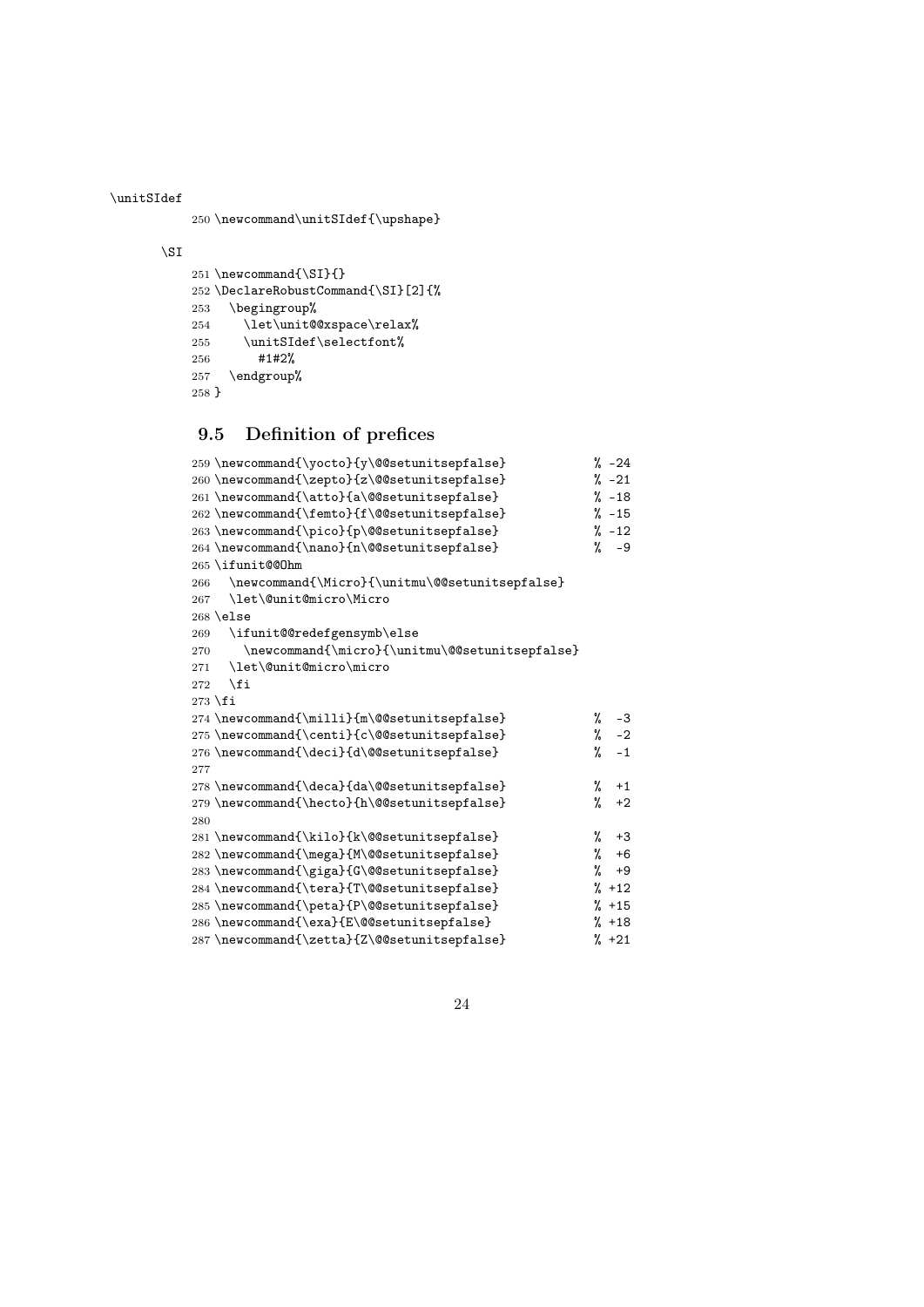\newcommand{\yotta}{Y\@@setunitsepfalse} % +24 

### 9.6 Definitions of units

```
9.6.1 base units
```

```
290 \newunit{\meter}{m}
291 \newunit{\gram}{g}
292 \newunit{\kilogram}{\kilo\gram}
293 \newunit{\mole}{mol}
294 \newunit{\second}{s}
295 \newunit{\ampere}{A}
296 \newunit{\kelvin}{K}
297 \newunit{\candela}{cd}
298
```
#### 9.6.2 Units of length

```
300 \newunit{\picometer}{\pico\meter}
301 \newunit{\nanometer}{\nano\meter}
302 \newunit{\micrometer}{\@unit@micro\meter}
303 \newunit{\millimeter}{\milli\meter}
304 \newunit{\centimeter}{\centi\meter}
305 \newunit{\decimeter}{\deci\meter}
306 \newunit{\kilometer}{\kilo\meter}
307
```
#### 9.6.3 Units of weight

```
308
309 \newunit{\femtogram}{\femto\gram}
310 \newunit{\picogram}{\pico\gram}
311 \newunit{\nanogram}{\nano\gram}
312 \newunit{\microgram}{\@unit@micro\gram}
313 \newunit{\milligram}{\milli\gram}
314
```
### 9.6.4 Units of quantity

```
315
316 \newunit{\femtomole}{\femto\mole}
317 \newunit{\picomole}{\pico\mole}
318 \newunit{\nanomole}{\nano\mole}
319 \newunit{\micromole}{\@unit@micro\mole}
320 \newunit{\millimole}{\milli\mole}
321
```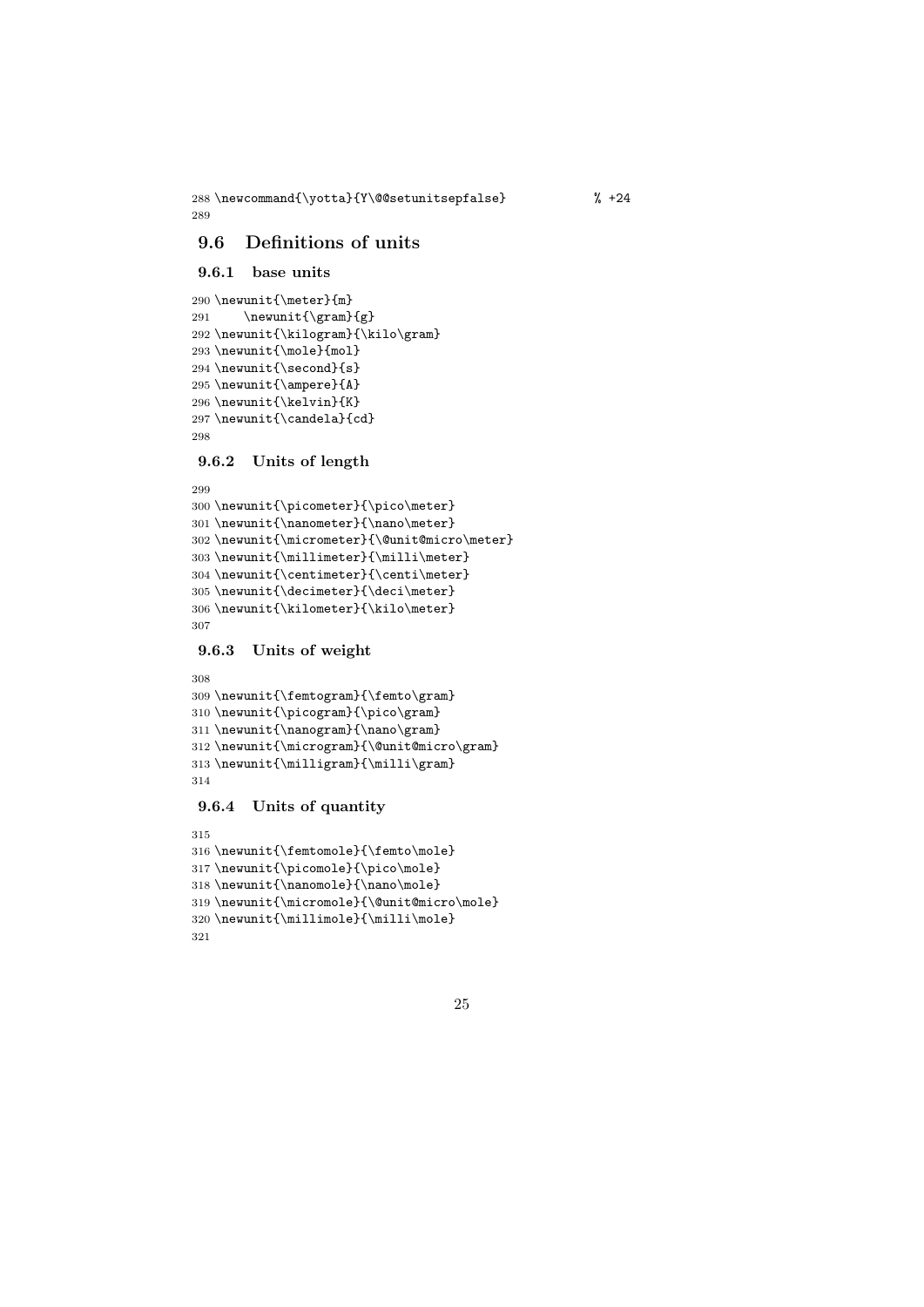```
9.6.5 Units of time
```

```
323
324 \newunit{\attosecond}{\atto\sek}
325 \newunit{\femtosecond}{\femto\sek}
326 \newunit{\picosecond}{\pico\sek}
327 \newunit{\nanosecond}{\nano\sek}
328 \newunit{\microsecond}{\@unit@micro\sek}
329 \newunit{\millisecond}{\milli\sek}
330
331
```
#### 9.6.6 amperage

```
332
333 \newunit{\picoampere}{\pico\ampere}
334 \newunit{\nanoampere}{\nano\ampere}
335 \newunit{\microampere}{\@unit@micro\ampere}
336 \newunit{\milliampere}{\milli\ampere}
337 \newunit{\kiloampere}{\kilo\ampere}
338
```
### 9.6.7 Percent

```
339
340 \newunit{\percent}{\%}
341
```
#### 9.6.8 Volumes

```
342
343 \ifunit@@liter
344 \newunit{\liter}{l}
345 \else
346 \newunit{\liter}{L}
347 \fi
348
349 \newunit{\femtoliter}{\femto\liter}
350 \newunit{\picoliter}{\pico\liter}
351 \newunit{\nanoliter}{\nano\liter}
352 \newunit{\microliter}{\@unit@micro\liter}
353 \newunit{\milliliter}{\milli\liter}
354 \newunit{\centiliter}{\centi\liter}
355 \newunit{\deciliter}{\deci\liter}
356 \newunit{\hectoliter}{\hecto\liter}
357
```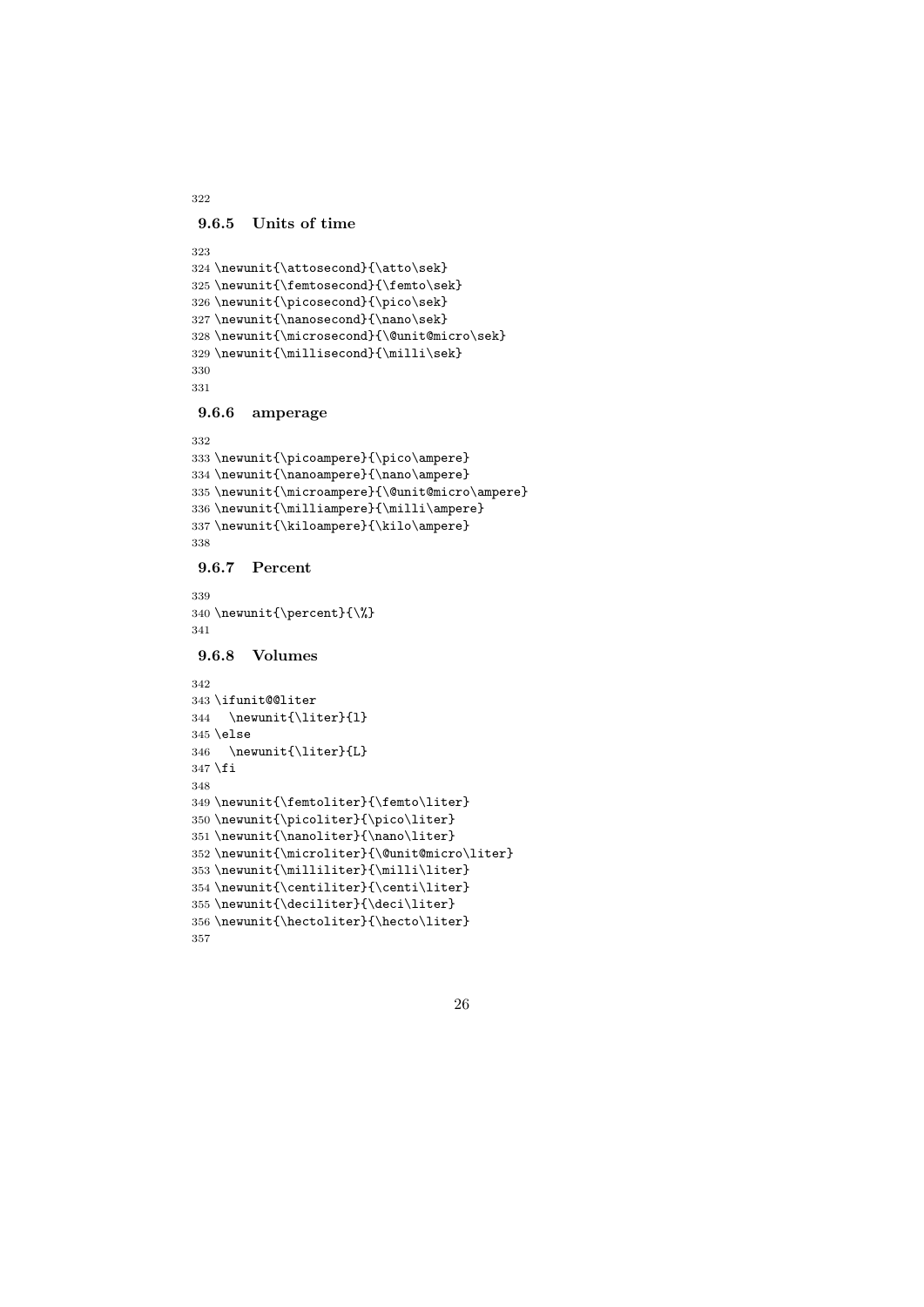```
358 \newunit{\cubicmeter}{\meter\unitsuperscript{3}}
359 \newunit{\cubicmicrometer}{\micrometer\unitsuperscript{3}}
360 \newunit{\cubicmillimeter}{\millimeter\unitsuperscript{3}}
361
362
9.6.9 Areas
363
```

```
364 \newunit{\squaremeter}{\meter\unitsuperscript{2}}
365
366 \newunit{\ar}{a}
367\newunit{\hektar}{\hecto\ar}
368
369 \newunit{\squarecentimeter}{\centimeter\unitsuperscript{2}}
370 \newunit{\squaremillimeter}{\millimeter\unitsuperscript{2}}
371 \newunit{\squarekilometer}{\kilometer\unitsuperscript{2}}
```
9.6.10 more units of weight

```
372
373 \newunit{\ton}{t}
374
```
### 9.6.11 Derived electrical units

```
375
376 \newunit{\volt}{V}
377 \newunit{\millivolt}{\milli\volt}
378
379 \newunit{\kilovolt}{\kilo\volt}
380
381 \newunit{\watt}{W}
382 \newunit{\milliwatt}{\milli\watt}
383 \newunit{\kilowatt}{\kilo\watt}
384 \newunit{\megawatt}{\mega\watt}
385
386 \newunit{\coulomb}{C}
```
Don't forget the options when typesetting  $Ω!$  \ifunit@@Ohm \newunit{\Ohm}{\unitOmega} \newunit{\kiloohm}{\kilo\Ohm} \newunit{\megaohm}{\mega\Ohm}

```
391 \newunit{\gigaohm}{\giga\Ohm}
392 \else
393 \ifunit@@redefgensymb\else
```

```
394 \newunit{\ohm}{\unitOmega}
```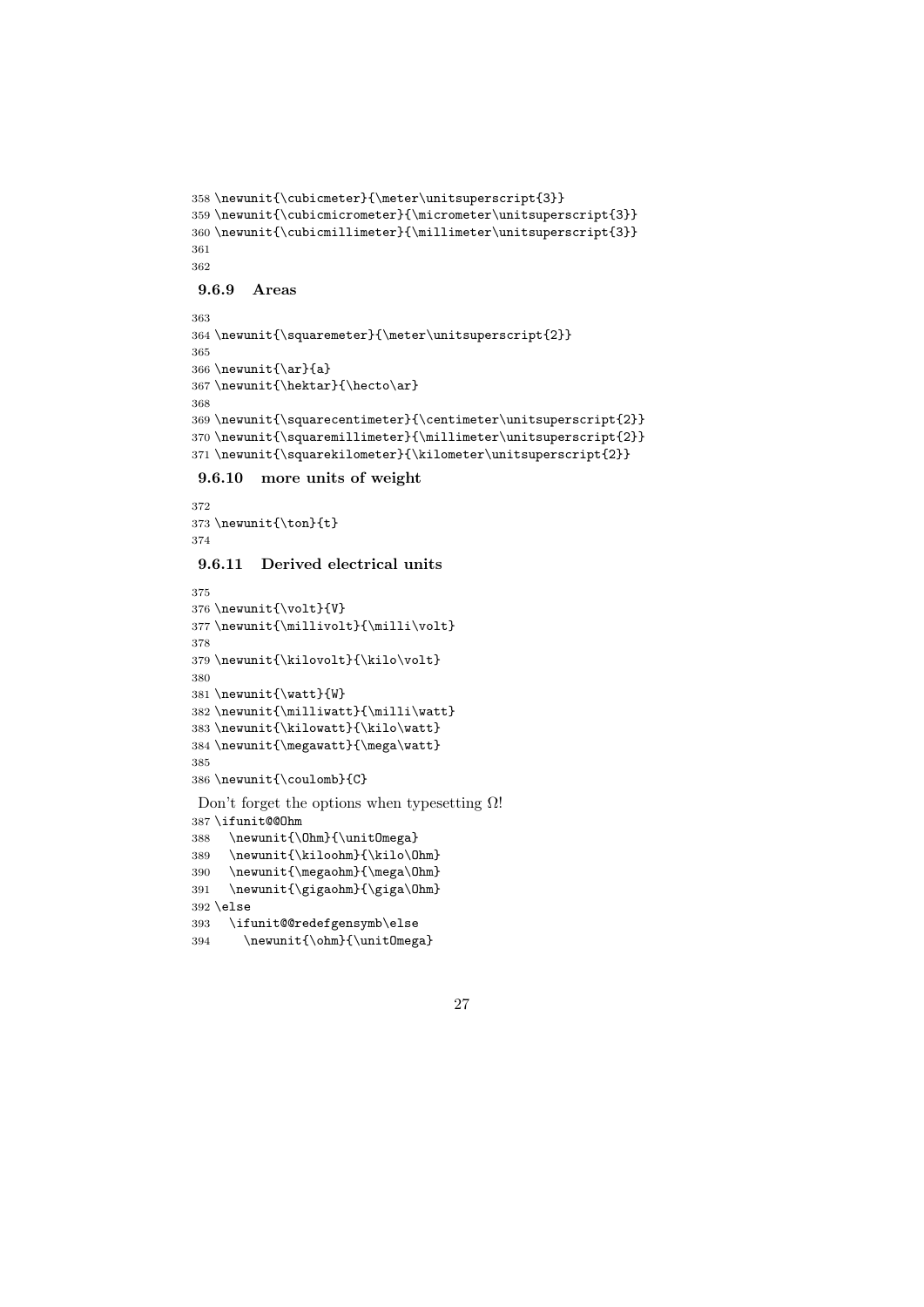```
395 \fi
396 \newunit{\kiloohm}{\kilo\ohm}
397 \newunit{\megaohm}{\mega\ohm}
398 \newunit{\gigaohm}{\giga\ohm}
399 \fi
400 \newunit{\siemens}{S}
401 \newunit{\millisiemens}{\milli\siemens}
402 \newunit{\farad}{F}
403 \newunit{\femtofarad}{\femto\farad}
404 \newunit{\picofarad}{\pico\farad}
405 \newunit{\nanofarad}{\nano\farad}
406 \newunit{\microfarad}{\@unit@micro\farad}
407 \newunit{\millifarad}{\milli\farad}
```
#### 9.6.12 Units of energy

```
408 \newunit{\joule}{J}
409 \newunit{\millijoule}{\milli\joule}
410 \newunit{\kilojoule}{\kilo\joule}
411 \newunit{\megajoule}{\mega\joule}
412
413 \newunit{\calory}{cal}
414 \newunit{\kilocalory}{\kilo\calory}
415 \newunit{\electronvolt}{eV}
416 \newunit{\millielectronvolt}{\milli\eV}
417 \newunit{\kiloelectronvolt}{\kilo\eV}
418 \newunit{\megaelectronvolt}{\mega\eV}
419 \newunit{\gigaelectronvolt}{\giga\eV}
420 \newunit{\teraelectronvolt}{\tera\eV}
421
```
### 9.6.13 more units of time

```
422 \newunit{\minute}{min}
423 \newunit{\hour}{h}
424 \newunit{\days}{d}
```
#### 9.6.14 more units of temperature

Don't forget gensymb when typesetting degree Celsius.

```
425 \ifunit@@Ohm
426 \newunit{\Celsius}{\unitCelsius}
427 \else
428 \ifunit@@redefgensymb\else
429 \newunit{\celsius}{\unitCelsius}
430 \setminusfi
431 \fi
```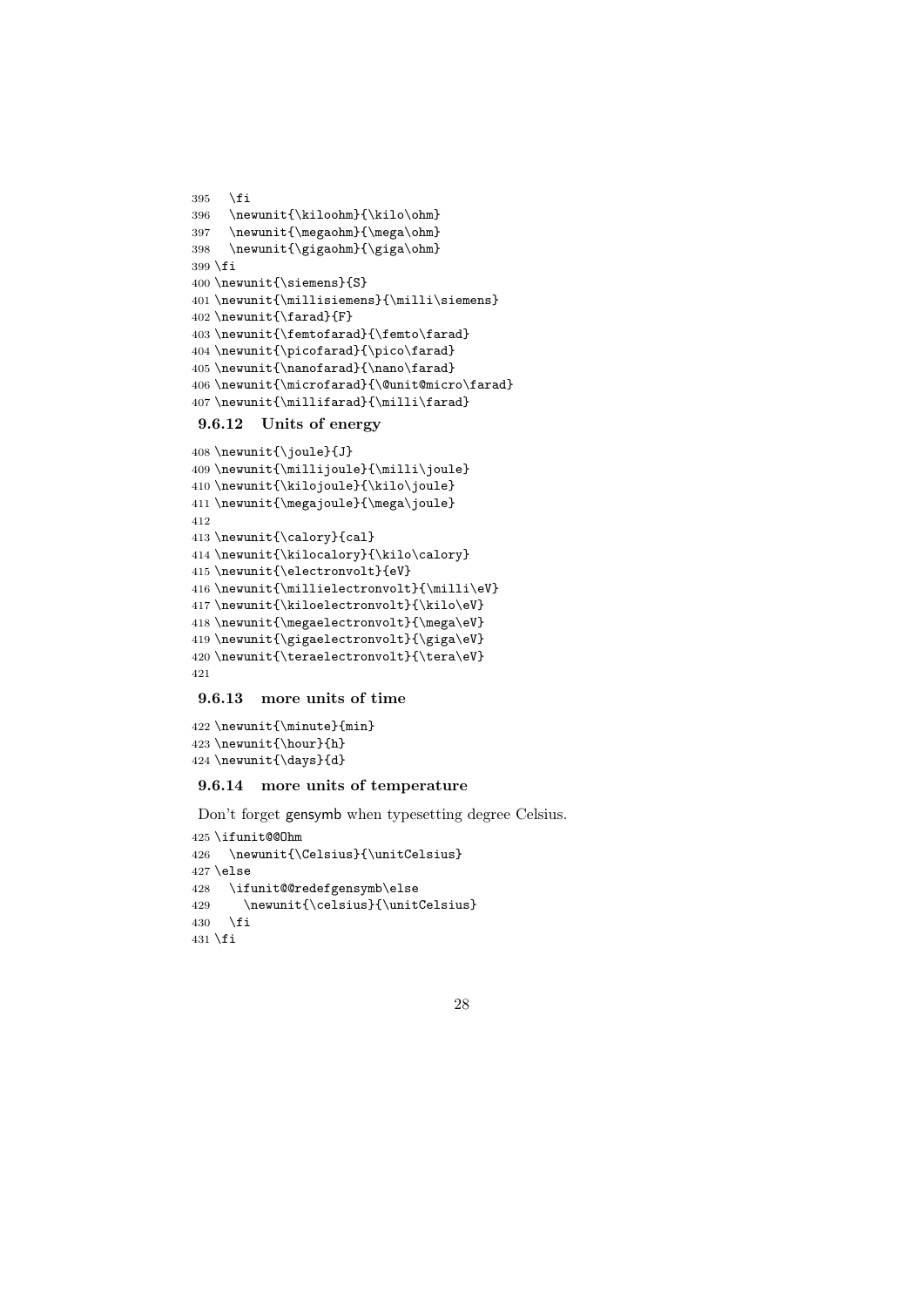#### 9.6.15 Angles and arcs

\endgroup%

```
432 \newunit{\radian}{rad}
433 \newunit{\steradian}{sr}
434 \ifunit@@Ohm
435 \newnosepunit{\Degree}{\unitDegree}
436 \else
437 \ifunit@@redefgensymb\else
438 \newnosepunit{\degree}{\unitDegree}
439 \fi
440 \overline{f}i
441
442 \newunit{\arcmin}{\ensuremath{{}^\prime}}
443 \newunit{\arcsec}{\ensuremath{{}^{\prime\prime}}}
Some T<sub>EX</sub> to realize the syntax using ; as separator.
444 \DeclareRobustCommand{\arc}[1]{\expandafter\unit@arc#1;;!}
445
446 \def\unit@arc#1;#2;#3!{%
447 \ifx\\#1\\\def\unit@arcdegreevalue{0}%
448 \else\def\unit@arcdegreevalue{#1}\fi%
449 \ifx\\#2\\\def\unit@arcminvalue{0}%
450 \else\def\unit@arcminvalue{#2}\fi%
451 \ifx\\#3\\\def\unit@arcsecvalue{0}%
452 \else\edef\unit@arcsecvalue{\expandafter\unit@strip#3;!}\fi%
453 \begingroup%
454 \let\unit@@xspace\relax%
455 \ifnum\unit@arcsecvalue=0\relax%
456 \ifnum\unit@arcminvalue=0\relax%
457 \ifnum\unit@arcdegreevalue=0\relax\else%
458 \unit@arcdegreevalue\degree%
459 \overrightarrow{1\%}460 \else%
461 \unit@arcdegreevalue\degree%
462 \unitvaluesep%
463 \unit@arcminvalue\arcmin%
464 \overline{\phantom{a}} \465 \else%
466 \unit@arcdegreevalue\degree%
467 \unitvaluesep%
468 \unit@arcminvalue\arcmin%
469 \unitvaluesep%
470 \unit@arcsecvalue\arcsec%
471 \{f_i\}
```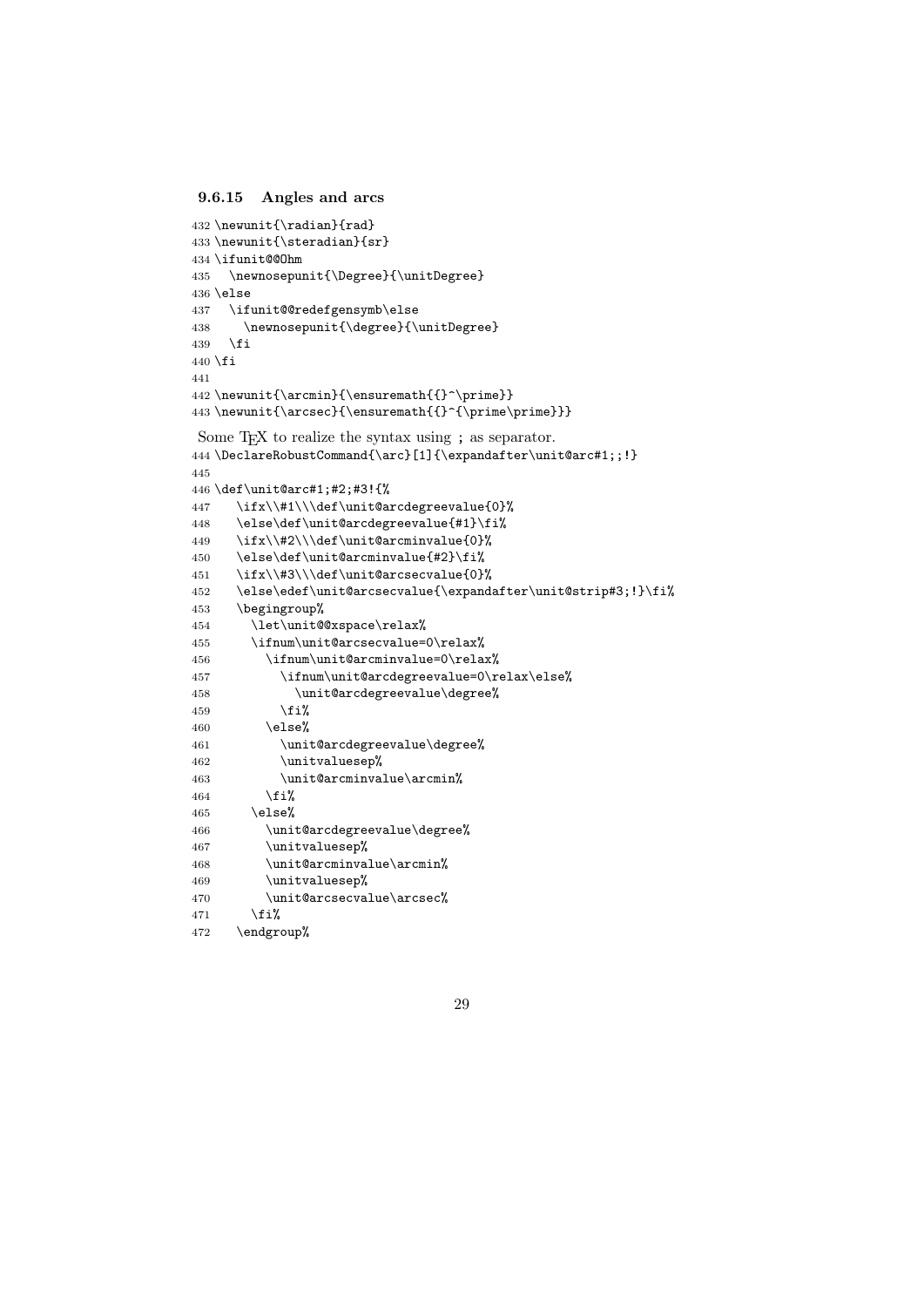```
473 }
474
475 \def\unit@strip#1;#2!{%
476 \ifx\\#1\\0\else#1\fi%
477 }
478
```
#### 9.6.16 Frequencies

 \newunit{\hertz}{Hz} \newunit{\kilohertz}{\kilo\hertz} 481 \newunit{\megahertz}{\mega\hertz}<br>482 \newunit{\gigahertz}{\giga\hertz} \newunit{\gigahertz}{\giga\hertz} 

#### 9.6.17 Force

```
484 \newunit{\newton}{N}
485 \newunit{\millinewton}{\milli\newton}
486 \newunit{\kilonewton}{\kilo\newton}
```
#### 9.6.18 Pressure

```
487 \newunit{\pascal}{Pa}
488 \newunit{\hectopascal}{\hecto\pascal}
489 \newunit{\uBar}{bar}
490 \newunit{\millibar}{\milli\uBar}
```
### 9.6.19 magnetic field strength

\newunit{\weber}{Wb}

### 9.6.20 magnetic flux density

\newunit{\tesla}{T}

9.6.21 Induction

\newunit{\henry}{H}

9.6.22 Lumen

\newunit{\lumen}{lm}

### 9.6.23 Illuminance

\newunit{\lux}{lx}

### 9.6.24 Radioactivity

```
496 \newunit{\becquerel}{Bq}
497 \newunit{\megabecquerel}{\mega\becquerel}
498 \newunit{\curie}{Cu}
```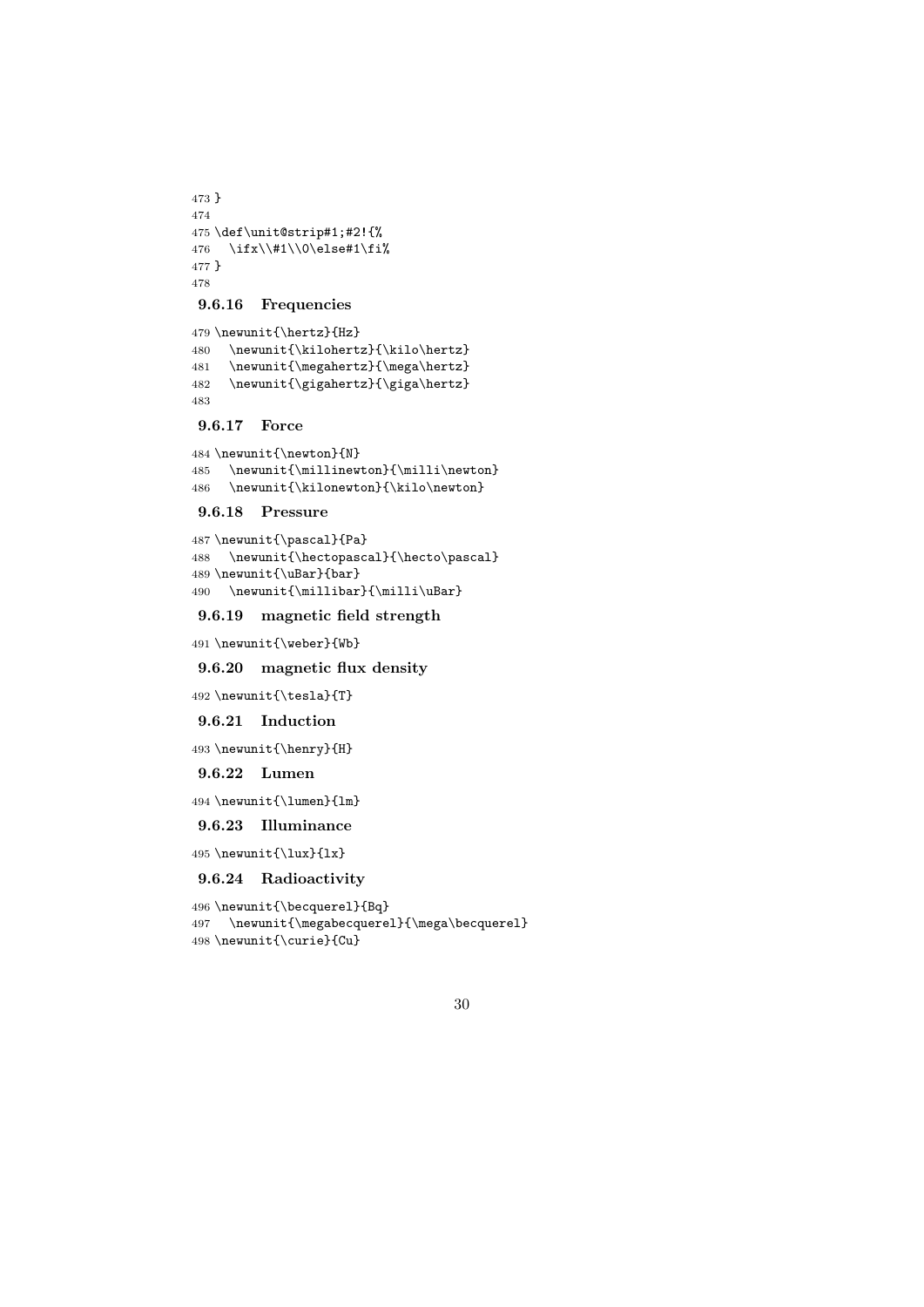#### 9.6.25 Sievert

```
499 \newunit{\sievert}{Sv}
500 \newunit{\millisievert}{\milli\sievert}
```
### 9.7 Loading abbreviations

Now the abbreviations are loaded if no option is specified to withhold some abbreviations.

```
501 \ifunit@@useabbrv
502 \ifunit@@useampabbrv
503 \InputIfFileExists{ampabbrv.cfg}%
504 {\PackageInfo{unitsdef}{Abbreviations for units of amperage loaded.}}%
505 {\PackageWarning{unitsdef}{ampabbrv.cfg not found!}}%
506 \fi
507 \ifunit@@usefreqabbrv
508 \InputIfFileExists{freqabbr.cfg}%
509 {\PackageInfo{unitsdef}{Abbreviations for units of frequency loaded.}}%
510 {\PackageWarning{unitsdef}{freqabbr.cfg not found!}}%
511 \fi
512 \ifunit@@usemolabbrv
513 \InputIfFileExists{molabbrv.cfg}%
514 {\PackageInfo{unitsdef}{Abbreviations for units of amount of substances loaded.}}%
515 {\PackageWarning{unitsdef}{molabbrv.cfg not found!}}%
516 \fi
517 \ifunit@@usevoltabbrv
518 \InputIfFileExists{voltabbr.cfg}%
519 {\PackageInfo{unitsdef}{Abbreviations for units of voltage loaded.}}%
520 {\PackageWarning{unitsdef}{voltabbr.cfg not found!}}%
521 \overline{521}522 \ifunit@@usevolabbrv
523 \InputIfFileExists{volabbrv.cfg}%
524 {\PackageInfo{unitsdef}{Abbreviations for units of volume loaded.}}%
525 {\PackageWarning{unitsdef}{volabbrv.cfg not found!}}%
526 \fi
527 \ifunit@@useweightabbrv
528 \InputIfFileExists{weigabbr.cfg}%
529 {\PackageInfo{unitsdef}{Abbreviations for units of weight loaded.}}%
530 {\PackageWarning{unitsdef}{weigabbr.cfg not found!}}%
531 \fi
532 \ifunit@@useenergyabbrv
533 \InputIfFileExists{enerabbr.cfg}%
534 {\PackageInfo{unitsdef}{Abbreviations for units of energy loaded.}}%
535 {\PackageWarning{unitsdef}{enerabbr.cfg not found!}}%
536 \fi
```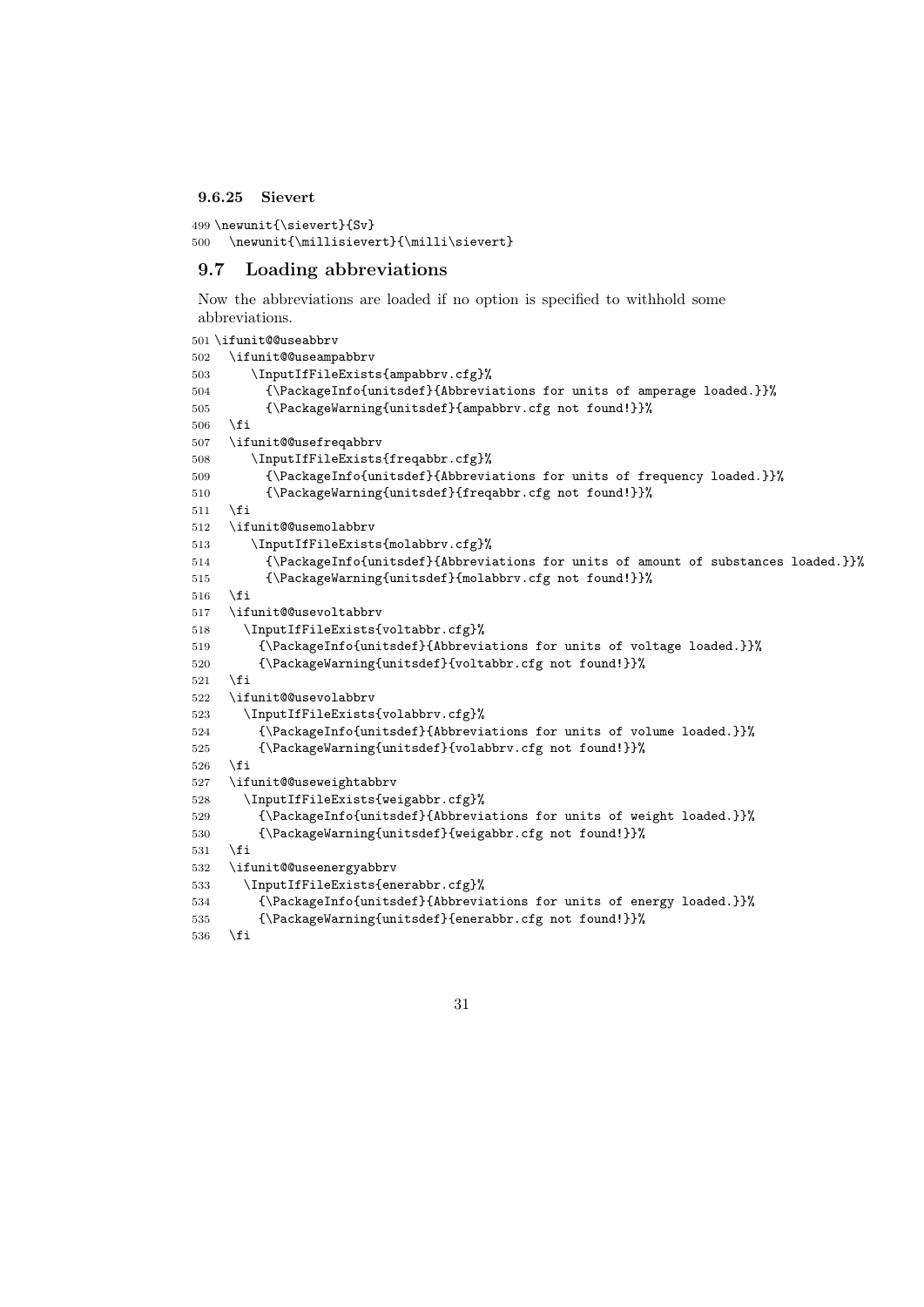```
537 \ifunit@@uselengthabbrv
538 \InputIfFileExists{lengabbr.cfg}%
539 {\PackageInfo{unitsdef}{Abbreviations for units of length loaded.}}%
540 {\PackageWarning{unitsdef}{lengabbr.cfg not found!}}%
541 \fi
542 \ifunit@@usetimeabbrv
543 \InputIfFileExists{timeabbr.cfg}%
544 {\PackageInfo{unitsdef}{Abbreviations for units of time loaded.}}%
545 {\PackageWarning{unitsdef}{timeabbr.cfg not found!}}%
546 \overline{t}547 \fi
548 \ifunit@@useconfigfile
549 \InputIfFileExists{unitsdef.cfg}%
550 {\PackageInfo{unitsdef}{Local config file loaded.}}%
551 {\PackageInfo{unitsdef}{No local config file found.}}%
552 \else
553 \PackageInfo{unitsdef}{Local config file not loaded.}
554 \fi
555 %
556 \langle/package\rangle
```
## Index

Numbers written in italic refer to the page where the corresponding entry is described; numbers underlined refer to the code line of the definition; numbers in roman refer to the code lines where the entry is used.

| <b>Symbols</b>                      | $\mathbf{A}$                                   | \celsius $. 41, 44, 429$            |
|-------------------------------------|------------------------------------------------|-------------------------------------|
| $\sqrt{2}$ 340                      | \ampere  295, 333-337 \centi  275, 304, 354    |                                     |
| $\lambda, \ldots, \ldots, 90, 112,$ | $\ar$ 366, 367                                 | $\centerdot$ 354                    |
| 126, 139, 154, 158                  | $\arcc$ 444                                    | \centimeter $\ldots$ 304, 369       |
| <i><b>\@@setunitsepfalse</b></i>    | \arcmin . 442, 463, 468                        | $\countomb$ 386                     |
| $\ldots$ 45, 84,                    | $\arcsec$ 443, 470                             | \cubicmeter  358                    |
| 147, 152, 157,                      | $\text{ratio} \dots \dots \quad 261, 324$      | \cubicmicrometer . 359              |
| $259 - 264$ , 266,                  | $\texttt{setos } \ldots 324$                   | \cubicmillimeter . 360              |
| $270, 274 - 276.$                   |                                                | $\text{curve}$ 498                  |
| 278, 279, 281-288                   | B.                                             |                                     |
| \@@setunitseptrue 3,                | $\begin{bmatrix} 1 & 496 \\ 497 \end{bmatrix}$ | D                                   |
| 100, 114, 128, 141                  |                                                | $\text{days} \dots \dots \dots 424$ |
| \@unit@micro                        | C                                              | $\text{deca}$ 278                   |
| $\ldots$ 267, 271,                  | \calory $413, 414$ \deci $276, 305, 355$       |                                     |
| 302, 312, 319,                      | $\candela$ 297 $\deciliter$ 355                |                                     |
| 328, 335, 352, 406                  |                                                | \Celsius $426$ \decimeter $305$     |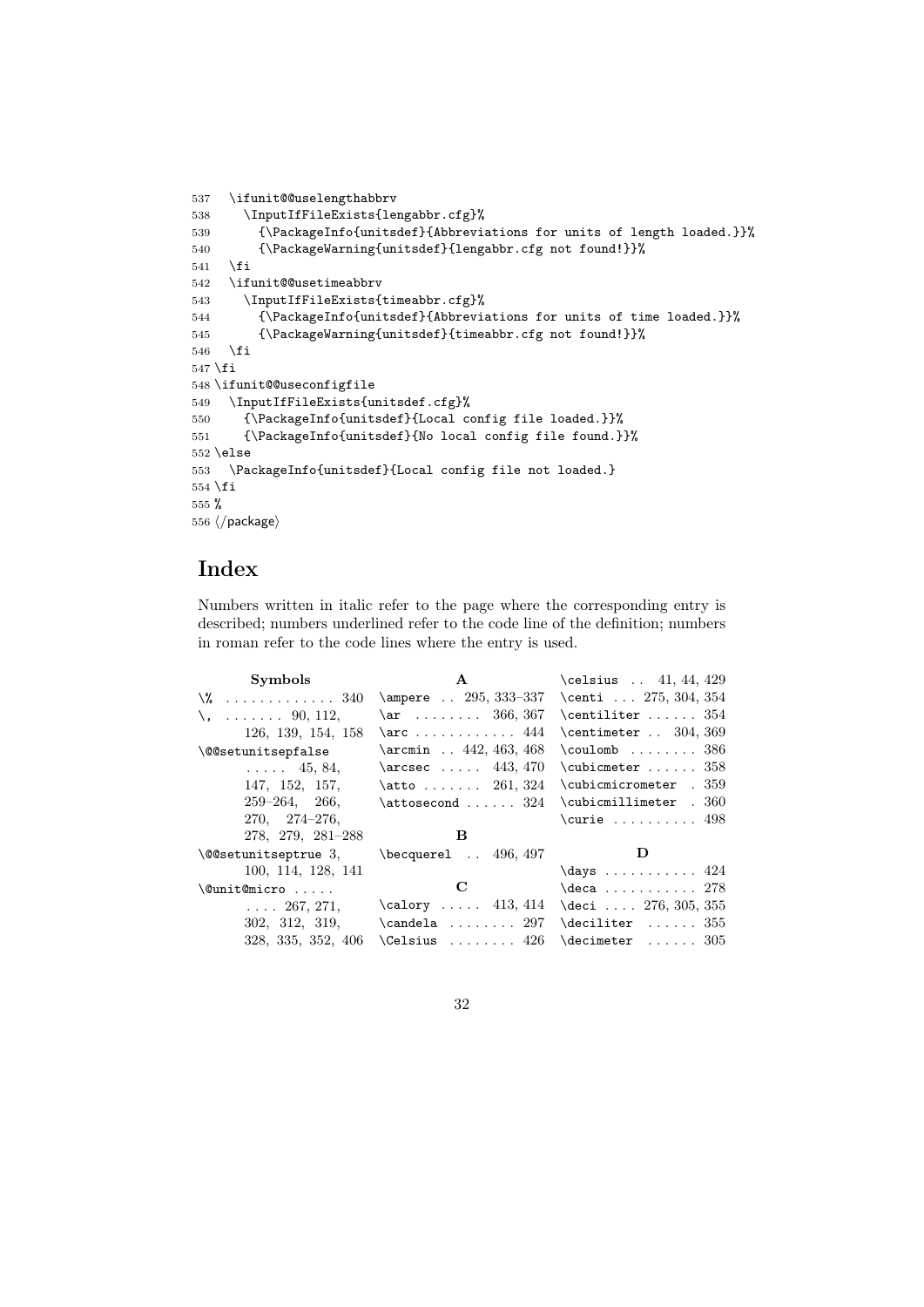$\begin{cases} 435 \end{cases}$ \degree ......... 438, 458, 461, 466

### E

|  | \electronvolt  415 |  |
|--|--------------------|--|
|  | $\eeV$ 416-420     |  |
|  | $\text{lexa}$ 286  |  |

### F

| $\frac{1}{2-407}$                  |  |
|------------------------------------|--|
| \femto $262, 309$ ,                |  |
| 316, 325, 349, 403                 |  |
| $\Lambda \ldots$ 403               |  |
| $\text{femtogram} \dots \dots 309$ |  |
| \femtoliter  349                   |  |
| $\t{femtonole}$ 316                |  |
| $\Lambda$ 325                      |  |

## G

| \gensymbcelsius  41             |
|---------------------------------|
| $\qquad$                        |
| $\gensub{subohm \ldots 40}$     |
| $\qquad \ldots \ldots 283,$     |
| 391, 398, 419, 482              |
| $\qquad$                        |
| $\qquad \ldots 482$             |
| $\qquad \ldots \qquad 391, 398$ |
| \gram 291, 292, 309-313         |

## $\mathbf H$

| hecto 279, 356, 367, 488                          |  |  |  |  |
|---------------------------------------------------|--|--|--|--|
| $\hbox{\tt~hectoliter}$ 356                       |  |  |  |  |
| $\hbox{\tt\textbf{o}}$ 488                        |  |  |  |  |
| $\hbox{\tt\texttt{hektar}} \dots \dots \dots 367$ |  |  |  |  |
| $\hbox{\texttt{herry}} \ldots$                    |  |  |  |  |
| \hertz  479-482                                   |  |  |  |  |
| $\hbox{\texttt{hour}} \ldots$                     |  |  |  |  |

## I

| \if@@setunitsep 2,     |                    |  |  |
|------------------------|--------------------|--|--|
|                        | 96, 110, 125, 138  |  |  |
| \ifunit@@liter . 8,343 |                    |  |  |
| $\int$ ifunit@@0hm  4. |                    |  |  |
|                        | 265, 387, 425, 434 |  |  |

| \ifunit@@redefgensymb                              |
|----------------------------------------------------|
|                                                    |
| $\frac{6}{269}$ , 393, 428, 437                    |
| $\verb \ifunit@Quseabbrv $                         |
| $\ldots \ldots 12, 501$                            |
| \ifunit@@useampabbrv                               |
| $\ldots \ldots \ldots 14, 502$                     |
| \ifunit@@useconfigfile                             |
| $\ldots \ldots \frac{32}{32}, 548$                 |
| \ifunit@@useenergyabbrv                            |
| $\ldots \ldots 26, 532$                            |
| \ifunit@@usefreqabbrv                              |
| $\ldots \ldots 16, 507$                            |
| \ifunit@@uselengthabbrv                            |
| $\ldots \ldots 28, 537$                            |
| \ifunit@@usemolabbrv                               |
| $\ldots \ldots 18, 512$                            |
| \ifunit@@usetimeabbrv                              |
| $\ldots \ldots 30, 542$                            |
| \ifunit@@usevolabbrv                               |
|                                                    |
| $\ldots \ldots 22, 522$<br>\ifunit@@usevoltabbrv   |
|                                                    |
| $\ldots \ldots 20, 517$<br>\ifunit@@useweightabbrv |
| $\cdots \cdots \cdots 24, 527$                     |
|                                                    |
| \ifunit@@xspace                                    |
| $\cdots$ $\frac{10}{12}$ , $\frac{12}{77}$         |
| \ilu $5, 150$                                      |
| $\mathbf{J}$                                       |
| $\iota$ ioule  408-411                             |
|                                                    |
| $\bf K$                                            |
| $\kelt in$ .<br>$\ldots$ 296                       |
| $\cdots$<br>\kilo . 281, 292, 306,                 |
| $337, \ \ 379, \ \ 383,$                           |
|                                                    |
| 389, 396, 410,<br>414, 417, 480, 486               |
| $\kiloampere   337$                                |
| $\kilocalory \ldots 414$                           |
| \kiloelectronvolt 417                              |
| 292<br>$\tilde{\mathcal{L}}$                       |
|                                                    |

| \kilometer              |  | $\ldots$ 306, 371 |  |
|-------------------------|--|-------------------|--|
| $\kappa$ ilonewton  486 |  |                   |  |
| \kiloohm  389, 396      |  |                   |  |
| \kilovolt               |  | . 379             |  |
| \kilowatt               |  | . 383             |  |

### L

| \liter 344, 346, 349-356                                  |  |
|-----------------------------------------------------------|--|
| $\lceil$ lumen  494                                       |  |
| $\{\lvert \lvert 495 \rvert, \ldots, \lvert 495 \rvert\}$ |  |

## M

| $\omega$ 282,                         |     |
|---------------------------------------|-----|
| 384, 390, 397,                        |     |
| 411, 418, 481, 497                    |     |
| $\omega$ /megabecquerel  497          |     |
| \megaelectronvolt 418                 |     |
| \megahertz  481                       |     |
| $\omega$ 411                          |     |
| \megaohm  390, 397                    |     |
| $\omega$ t  384                       |     |
| $\text{eter } \ldots 290,$            |     |
| 300-306, 358, 364                     |     |
| Micro  266, 267                       |     |
| \micro . 42, 45, 270, 271             |     |
| \microampere  335                     |     |
| $\text{imicrofarad} \ldots$ 406       |     |
| $\microgram$ 312                      |     |
| $\text{C}$ 352                        |     |
| \micrometer  302, 359                 |     |
| $\text{micromole} \dots \dots 319$    |     |
| $\text{microsecond} \dots$ 328        |     |
| \milli 274, 303, 313,                 |     |
| 320, 329, 336,                        |     |
| 353, 377, 382,                        |     |
| 401, 407, 409,                        |     |
| 416, 485, 490, 500                    |     |
| $\mbox{milliampere} \ldots 336$       |     |
| $\mbox{millibar } \ldots$ 490         |     |
| \millielectronvolt 416                |     |
| $\text{unillifarad} \ldots$ 407       |     |
| $\m{initialgram \ldots 313}$          |     |
| $\text{Millijoule} \dots \dots \ 409$ |     |
| $\mbox{lilitter} \ldots$              | 353 |

## 33

\kilohertz ...... 480  $\kilojoule$  ...... 410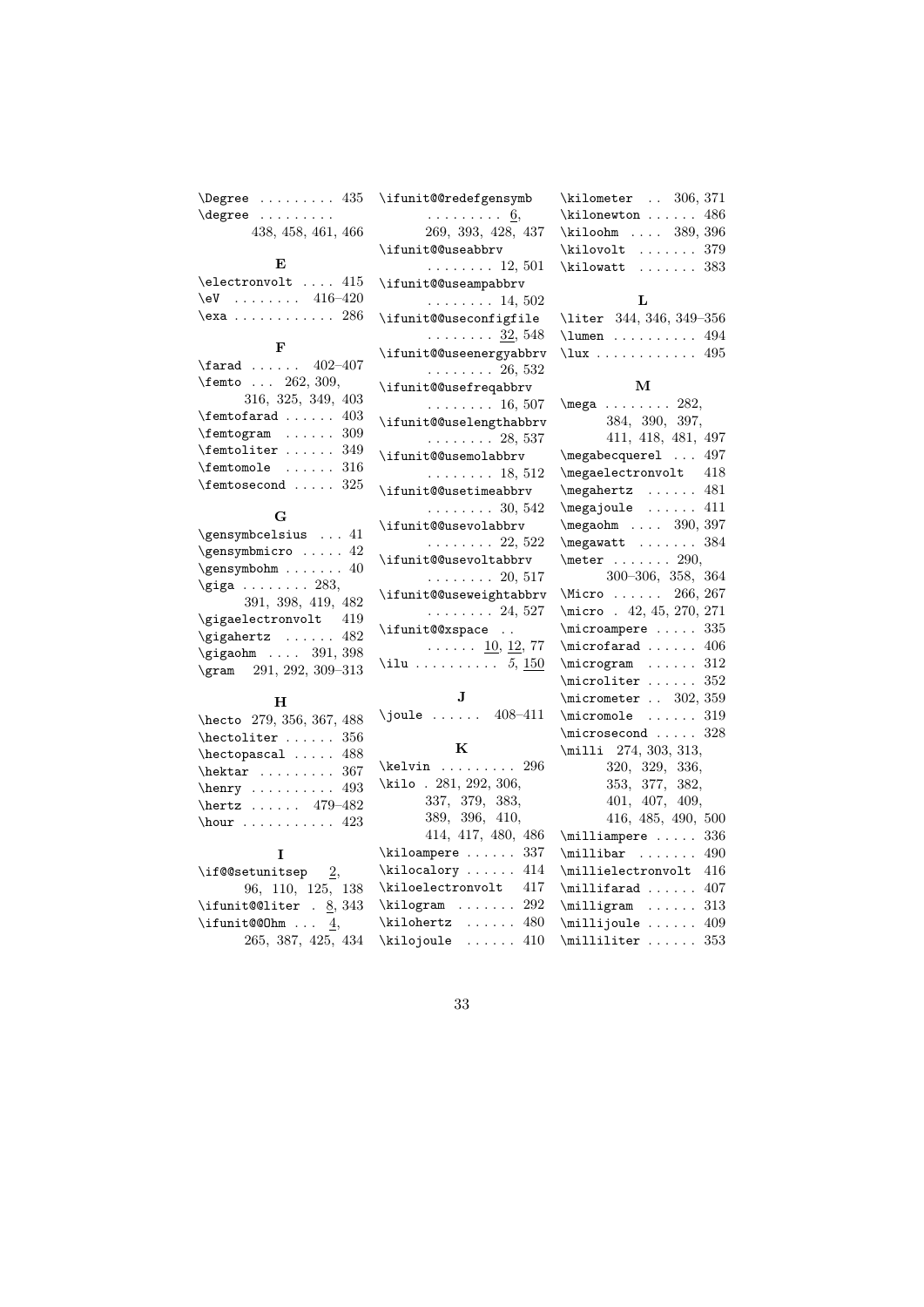$\in$ limeter ......  $\ldots$  303, 360, 370  $\mathrm{limole}$  ..... 320 \  $\mathrm{multin}_{\mathrm{on}} \ldots$  485  $\in$ 111isecond ..... 329 \millisiemens . . . . 401 \millisievert . . . . 500  $\label{eq:multi} \begin{minipage}{0.03\textwidth} \centering \begin{minipage}{0.03\textwidth} \centering \centering \end{minipage} \begin{minipage}{0.03\textwidth} \centering \centering \end{minipage} \begin{minipage}{0.03\textwidth} \centering \centering \end{minipage} \begin{minipage}{0.03\textwidth} \centering \centering \end{minipage} \begin{minipage}{0.03\textwidth} \centering \centering \end{minipage} \begin{minipage}{0.03\textwidth} \centering \centering \end{minipage} \begin{minipage}{0.03\textwidth} \centering \centering \end{minipage$  $\text{milli}$  ...... 382 \minute . . . . . . . . 422 \mole . . . . 293, 316–320

#### N

| $\lambda$ 264,                |
|-------------------------------|
| 301, 311, 318,                |
| 327, 334, 351, 405            |
| $\langle$ nanoampere  334     |
| $\n\$ {anofarad   405         |
| $\n\cdot 311$                 |
| $\mathcal{L}$ 351             |
| $\langle$ nanometer  301      |
| $\verb \nanomole   \dots 318$ |
| $\langle$ 327                 |
| \newnosepunit                 |
| 8, 120, 435, 438              |
| $\text{newton} \dots 484-486$ |
| \newunit  7, $91$ ,           |
| $290 - 297, 300 -$            |
| $306, 309 - 313,$             |
| $316 - 320, 324 -$            |
| 329, 333-337,                 |
| 340, 344, 346,                |
| $349 - 356$ , $358 -$         |
| 360, 364, 366,                |
| 367, 369-371,                 |
| 373, 376, 377,                |
| $379, 381 - 384,$             |
| $386, 388 - 391,$             |
| $394, 396 - 398,$             |
| $400 - 411, 413 -$            |
| 420, 422-424,                 |
| 426, 429, 432,                |
| 433, 442, 443,                |
| 479-482, 484-500              |

| $\Omega$                                                   |        |  |  |  |  |
|------------------------------------------------------------|--------|--|--|--|--|
|                                                            |        |  |  |  |  |
| $\label{eq:0} $$\Omega \in 388-391\n40, 43, 394, 396-398$  |        |  |  |  |  |
| \Omega  185                                                |        |  |  |  |  |
|                                                            |        |  |  |  |  |
| $\mathbf{P}$                                               |        |  |  |  |  |
| $\text{pascal}$ 487, 488                                   |        |  |  |  |  |
| $\perp$ 8, 146                                             |        |  |  |  |  |
| $\perp$ :  340                                             |        |  |  |  |  |
| $\beta \ldots \ldots \ldots 285$                           |        |  |  |  |  |
| $\pi$ co  263,                                             |        |  |  |  |  |
| $300, \;\; 310, \;\; 317,$                                 |        |  |  |  |  |
| 326, 333, 350, 404                                         |        |  |  |  |  |
| \picoampere  333                                           |        |  |  |  |  |
| $\pi \cdot 404$                                            |        |  |  |  |  |
| \picogram                                                  | 310    |  |  |  |  |
| $\text{picoliter} \dots \dots$                             | 350    |  |  |  |  |
| $\pi$ cometer                                              | 300    |  |  |  |  |
| $\pi$ comole                                               | 317    |  |  |  |  |
| \picosecond                                                | 326    |  |  |  |  |
|                                                            |        |  |  |  |  |
| $\mathbf R$                                                |        |  |  |  |  |
| $\tau$ adian  432                                          |        |  |  |  |  |
| $\$ {renewnosepunit } 8, 133                               |        |  |  |  |  |
| $\$ {renewunit} 8, 43, 44, \underline{105}                 |        |  |  |  |  |
| S                                                          |        |  |  |  |  |
| $\setminus$ second  294                                    |        |  |  |  |  |
| \sek 324-329                                               |        |  |  |  |  |
| $\setminus$ selectfont  255                                |        |  |  |  |  |
| $\setminus$ setMathCelsius $8, 190$                        |        |  |  |  |  |
| $\setminus$ setMathDegree . $8, 194$                       |        |  |  |  |  |
| $\setminus$ setMathmu $8, 186$                             |        |  |  |  |  |
| $\setminus \texttt{SetMathOmega} \dots 8, \underline{182}$ |        |  |  |  |  |
| $\setminus$ setTextCelsius $8, \overline{224}$             |        |  |  |  |  |
| \setTextDegree .                                           | 8, 237 |  |  |  |  |

T \tera . . . . . . . 284, 420 \teraelectronvolt 420 \tesla . . . . . . . . . 492 \textcelsius . 193, 236 \textdegree . . 197, 249 \textmu . . . . . 189, 223 \textohm . . . . . . . . 210 \textsuperscript . 160 \ton . . . . . . . . . . . . 373 U \uBar . . . . . . . 489, 490 \unit@@xspace ....  $\ldots$  79, 81, 86, 95, 102, 109, 116, 130, 137, 143, 153, 254, 454 \unit@arc ... 444, 446 \unit@arcdegreevalue  $\ldots$  447, 448, 457, 458, 461, 466 \unit@arcminvalue . . . . . . . 449, 450, 456, 463, 468 \unit@arcsecvalue 451, 452, 455, 470 \unit@strip . . 452, 475 \unitCelsius . . . . . . 44, 170, 426, 429 \unitDegree . . . . . .  $\ldots$  179, 435, 438 \unitfrac . . . . . . . 148 \unitMathCelsius .  $\ldots$  166, 171, 191 \unitMathDegree . .  $\ldots$  169, 180, 195 \unitMathmu . . . . . .  $\ldots$  165, 174, 187 \unitmathmu . . . . . . 165 \unitMathOmega . . .  $\ldots$  162, 177, 183

 $\setminus$ steradian . . . . . . 433

34

\setTextmu ....  $8, 211$ \setTextOmega  $\ldots$  8, 198  $\setminus$ SI . . . . . . . . . . 6, 251 \siemens .... 400, 401 \sievert .... 499, 500  $\verb|\square| \verb|\sequencentimeter 369$ \squarekilometer . 371 \squaremeter ..... 364 \squaremillimeter 370